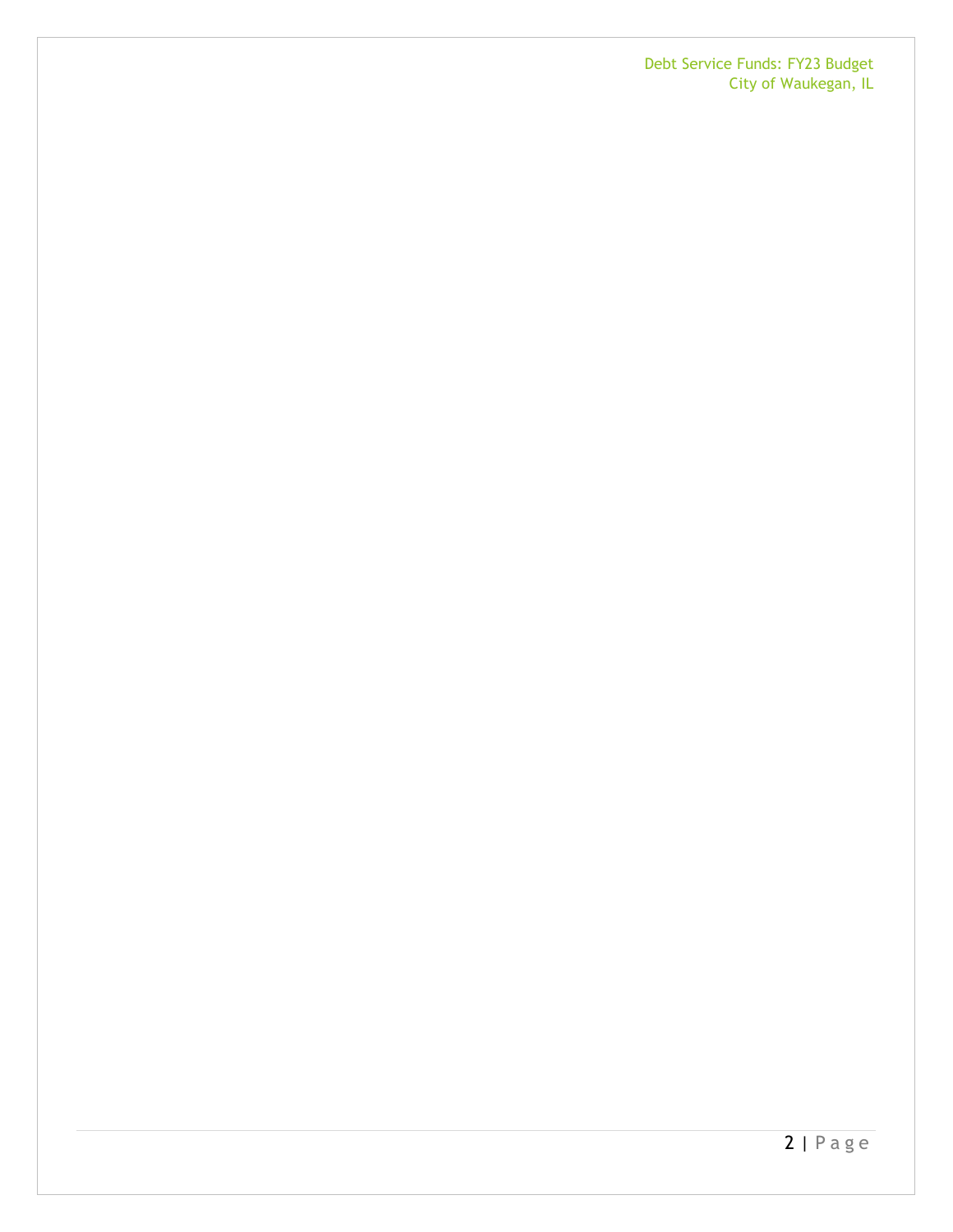## **TABLE OF CONTENTS**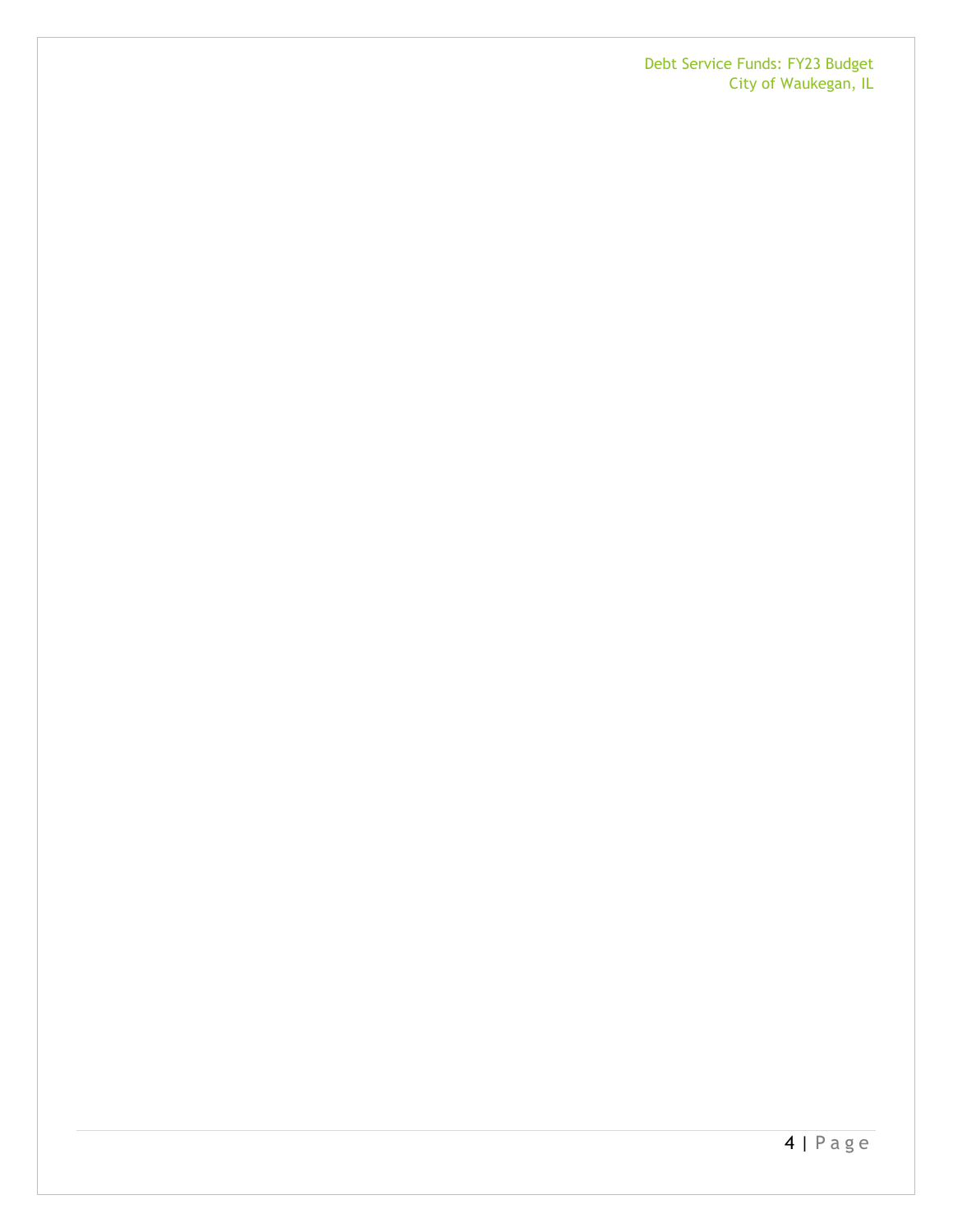### <span id="page-4-0"></span>**INTRODUCTION**

The City accounts for the repayment of long-term General Obligation (GO) and Special Service Assessment (SSA) debt in the Debt Service Funds. The City's revenue bonds are paid using water or parking fees, and are accounted for in the Enterprise Funds.

## <span id="page-4-1"></span>**OVERVIEW**

The Fiscal Year 2022-23 ("FY23") Debt Service Funds request calls for \$8.1 million in revenues, \$13.0 million in expenses, and transfers in of \$4.9 million. Property Taxes and Special Assessments make up the revenues earmarked for the purpose of debt retirement. In addition to property taxes levied and collected for the purposes of repaying long-term debt, the city will also use Home Rule Sales Tax revenues transferred in from Special Revenue Funds to repay portions of the outstanding principal and interest due in the upcoming fiscal year. This leaves the debt service funds with a balanced budget.

| <b>DEBT SERVICE FUNDS - FY23 BUDGET OVERVIEW</b> |                 |  |  |  |  |
|--------------------------------------------------|-----------------|--|--|--|--|
|                                                  |                 |  |  |  |  |
| <b>REVENUES</b>                                  | 8,064,400.00    |  |  |  |  |
| <b>EXPENSES</b>                                  | (12,993,900.00) |  |  |  |  |
| <b>SURPLUS (DEFICIT) BEFORE TRANSFERS</b>        | (4,929,500.00)  |  |  |  |  |
| <b>TRANSFERS IN</b>                              | 4,929,500.00    |  |  |  |  |
| <b>TRANSFERS OUT</b>                             |                 |  |  |  |  |
| <b>SURPLUS (DEFICIT) AFTER TRANSFERS</b>         |                 |  |  |  |  |

## <span id="page-4-2"></span>**OUTSTANDING BOND ISSUES**

- Series 2005 Special Assessment Bonds: The SSA bonds were issued in 2005 for a total principal amount of \$3.7 million to make infrastructure improvements in the Fountain Square area. The principal outstanding is \$1.3 million at May 1, 2022. The SSA bonds will be fully retired in FY30.
- Series 2012A GO Bonds: The \$23.5 million 2012A Bonds were used to refinance the 2003A G.O. Bonds. The original bonds were issued to pay for certain property acquisitions, such as right-ofway, and infrastructure improvements. The principal outstanding at May 1, 2022 is \$2.8 million and will be fully retired at the end of the fiscal year.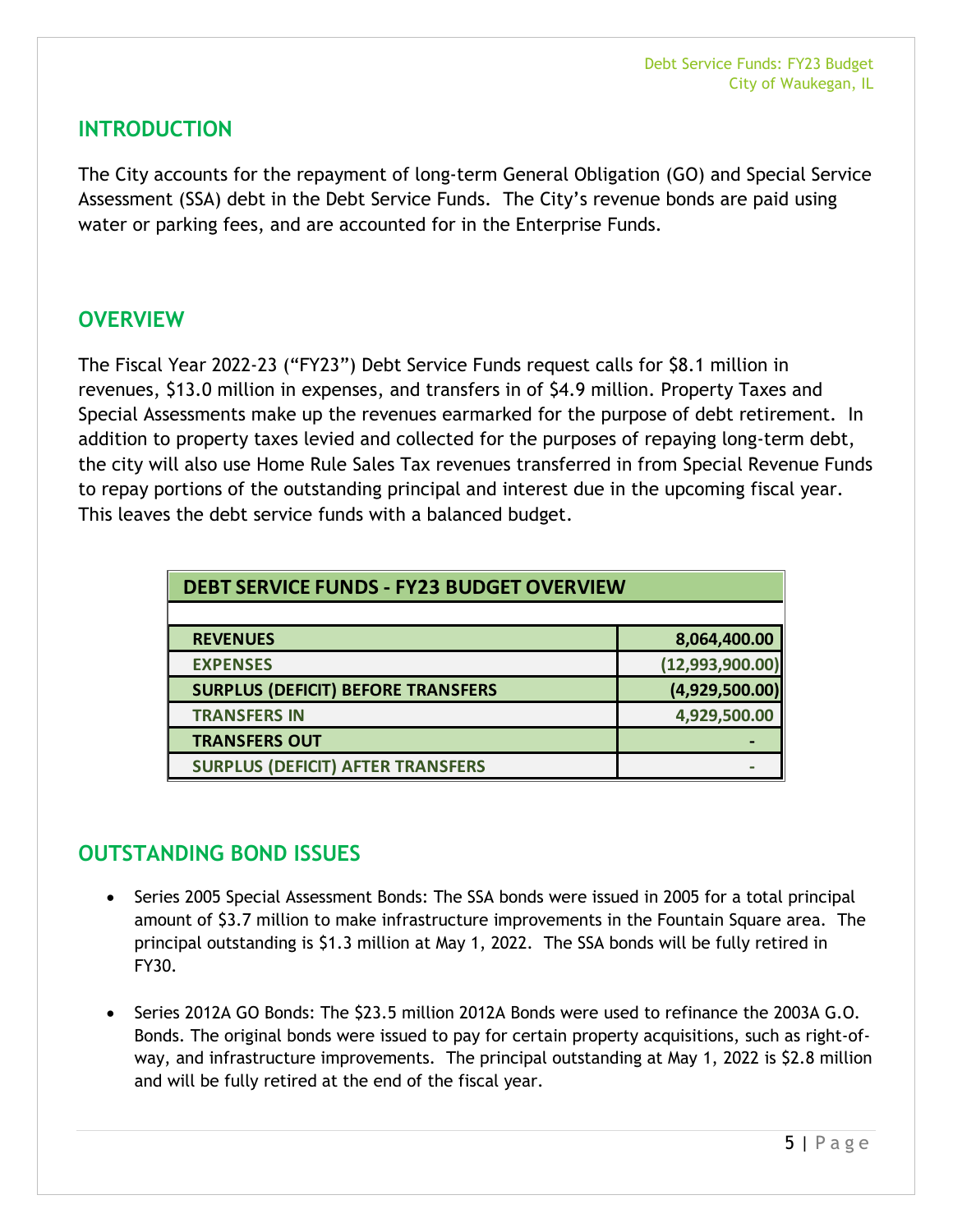- Series 2012B Tax Increment Financing (TIF) GO Bonds: The \$1.7 million 2012B Bonds were issued to reimburse a developer for improvements made in the Delany/Sunset Industrial Park related to the Woodland Foods Redevelopment Project, with \$285,000 remaining in principal as of May 1, 2022. The bonds will be fully retired at the end of the fiscal year.
- Series 2015A Home Rule Sales Tax (HRST) GO Bonds: The \$7.0 million 2015A Sales Tax Bonds were issued during FY15 for citywide street renewal and replacement projects, which occurred in FY15 and FY16, with a retirement date in FY33. The principal outstanding for these bonds as of May 1, 2022 is \$6.0 million.
- Series 2015B GO Bonds: The \$14.1 million 2015B GO Bonds refunded outstanding bonds to a lower interest rate. The original bonds issued in 2001 and 2004 were for the Genesee Theatre acquisition and renovations. The refunding bond issue will be retired in FY24 and as of May 1, 2022 principal outstanding is \$1.3 million.
- Series 2016A HRST GO Bonds: The \$6.8 million 2016A GO Sales Tax Bonds were issued for citywide street renewal and replacement projects, which took place in FY16 and FY17. The bond issue will be fully repaid in FY30 with principal outstanding as of May 1, 2022 at \$4.5 million.
- Series 2017A GO Bonds: The \$7.1 million 2017A GO Bonds were used to refinance the 2010C Bonds originally issued to fund several capital projects including street renewal and replacement, City-owned facility improvements, and technology improvements from FY10 to FY13. The principal outstanding as of May 1, 2022 is \$6 million, with full retirement scheduled for FY31.
- Series 2018A G.O. Bonds: The \$14.9 million 2018A GO Sales Tax Bonds were issued for citywide street renewal and replacement projects planned for FY19 and FY20. The principal outstanding as of May 1, 2022 is \$11.7 million, with the bonds fully retired in FY37.
- Series 2018B G.O. Bonds: The \$21.4 million 2018B GO Bonds were issued to fund several capital projects including sidewalk, streetlight and signage repairs, City-owned facility improvements, and large vehicles and equipment replacements during FY19 and FY20. The bond issue will be fully repaid in FY34 with principal outstanding of \$14.9 million as of May 1, 2022.
- Series 2018D G.O. Bonds: The \$7.9 million 2018D GO Bonds were issued to cover a legacy police liability judgement issued against the City. The principal outstanding is \$7.8 million at May 1, 2022 and is expected to be fully retired in FY29.
- Series 2021 A/B Tax Increment Finance (TIF) GO Bonds: The \$44 million TIF GO Bonds were used to reimburse a developer for improvements made in the McGaw Park TIF District. The bonds are expected to retire in FY30 with principal outstanding at May 1, 2022 of \$42.1 million.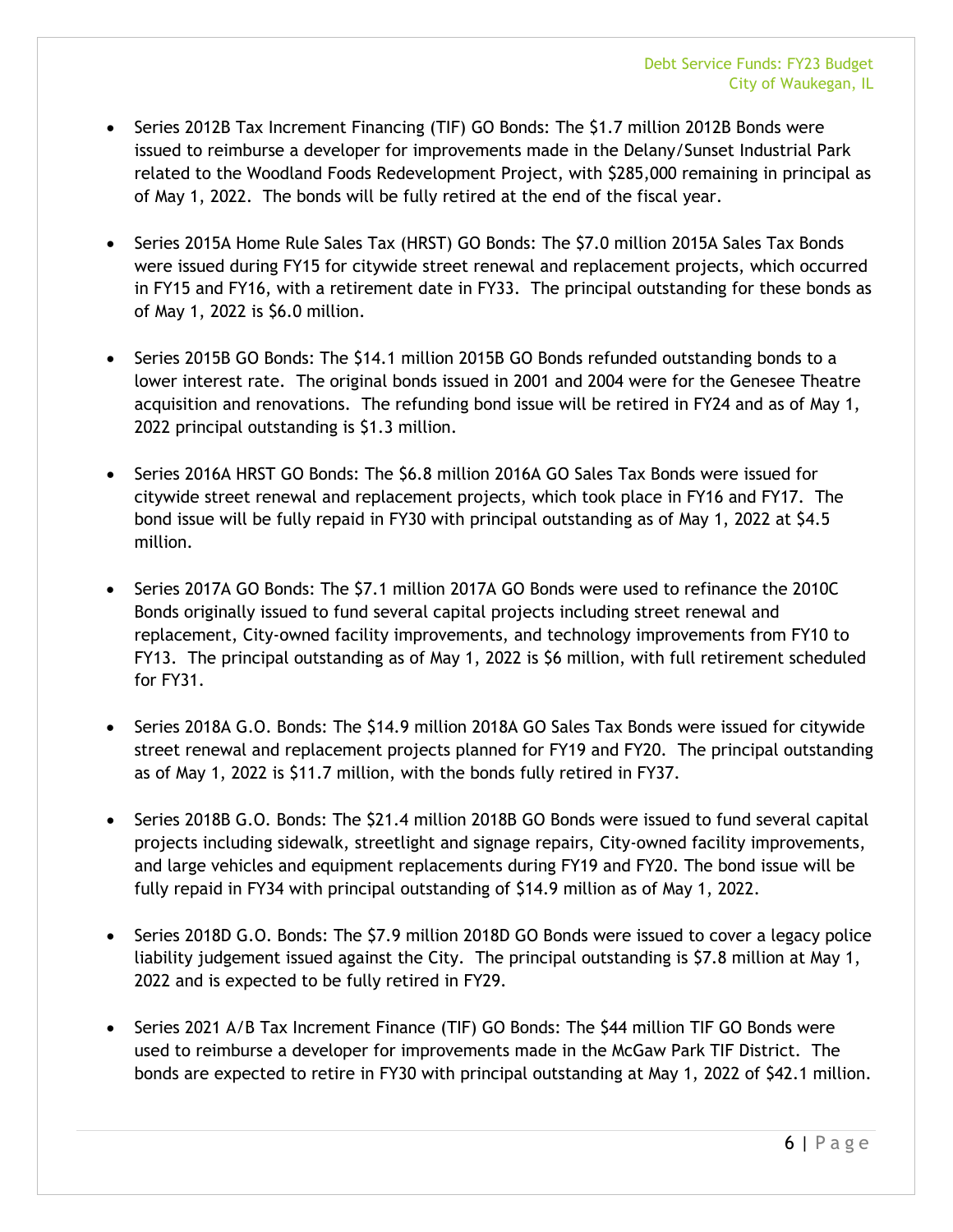Below is a summary of the City's various debt issuances narrated above. \$12.8 in General Obligation Debt is due in FY23. Not depicted is \$0.2 million in additional debt due in FY23 related to Special Assessment Bonds.

| <b>GENERAL OBLIGATION DEBT SUMMARY - FY23</b> |    |                                 |                             |                                        |                 |  |  |  |
|-----------------------------------------------|----|---------------------------------|-----------------------------|----------------------------------------|-----------------|--|--|--|
| <b>Issue</b>                                  |    | <b>Principal &amp; Interest</b> | <b>Abatement</b>            | <b>Source</b>                          | <b>Extended</b> |  |  |  |
| Series 2012 A                                 | \$ | 2,961,000.00                    |                             |                                        | 2,961,000.00    |  |  |  |
| Series 2012B                                  | \$ | 297,853.50                      |                             |                                        | 297,853.50      |  |  |  |
| Series 2015A                                  | \$ | 278,800.00                      | (278, 800.00)               | <b>HRST</b>                            |                 |  |  |  |
| Series 2015B                                  | \$ | 736,234.00                      |                             |                                        | 736,234.00      |  |  |  |
| Series 2016                                   | \$ | 671,450.00                      | (671, 450.00)               | <b>HRST</b>                            |                 |  |  |  |
| Series 2017A                                  | \$ | 793,938.00                      |                             |                                        | 793,938.00      |  |  |  |
| Series 2018A                                  | \$ | 1,068,100.00                    | (1,068,100.00)              | <b>HRST</b>                            |                 |  |  |  |
| Series 2018B                                  | \$ | 1,713,200.00                    |                             |                                        | 1,713,200.00    |  |  |  |
| Series 2018D                                  | \$ | 1,338,000.00                    |                             |                                        | 1,338,000.00    |  |  |  |
| Series 2021AB                                 | \$ | 2,904,897.00                    | (2,904,897.00)              | <b>TIF #10</b>                         |                 |  |  |  |
| <b>TOTAL</b>                                  | \$ | 12,763,472.50                   | (4,923,247.00)              |                                        | 7,840,225.50    |  |  |  |
|                                               |    |                                 | 1% for Uncollected - County | 78,402.26                              |                 |  |  |  |
|                                               |    |                                 |                             | <b>Total Tax Levy Extension - 2021</b> | 7,918,627.76    |  |  |  |

The next graph illustrates the City's total debt outstanding through FY38. Within each year, note the total makeup of the debt, consisting of GO Tax Increment Financing (GO TIF) Debt, GO Home Rule Sales Tax Debt (GO HRST), GO Property Tax Debt (GO PROP), or Special Assessment Debt (SSA).



7 | Page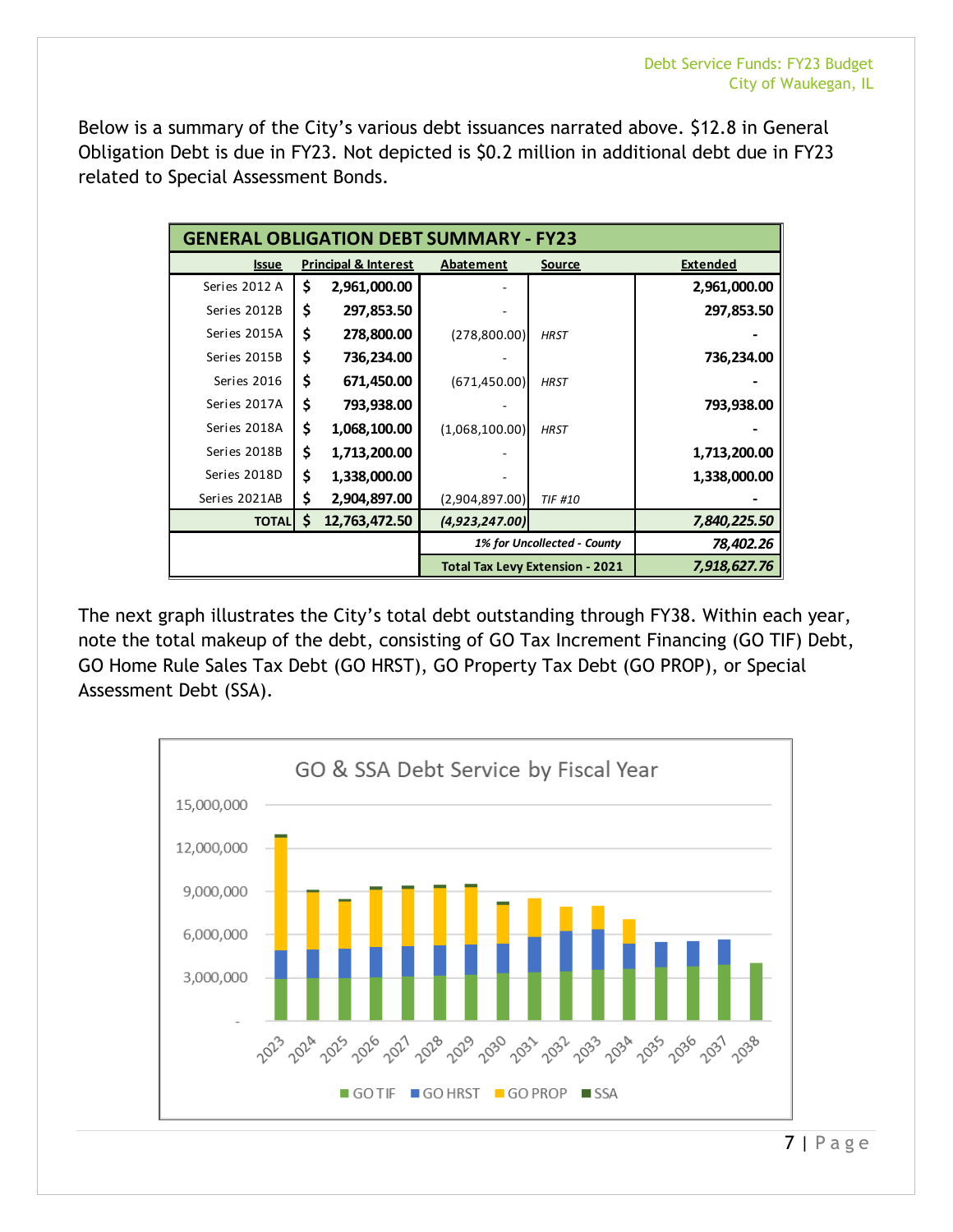## <span id="page-7-0"></span>**TAX LEVY**

The City is due to receive a tax levy extension of \$7.8 million in FY23 for levy year 2021. Below is a summary of General Obligation "GO" Debt in conjunction with expected levy amounts. This is based on current GO indebtedness.

| <b>GENERAL OBLIGATION DEBT SUMMARY - FUTURE TAX LEVIES</b> |                    |    |                 |                       |    |                        |  |
|------------------------------------------------------------|--------------------|----|-----------------|-----------------------|----|------------------------|--|
| <b>Levy Year</b>                                           | <b>Fiscal Year</b> |    | <b>P&amp;I</b>  | <b>County Uncoll.</b> |    | <b>Levy Ext Amount</b> |  |
| 2021                                                       | 2023               | \$ | 7,840,225       | 78,402                | \$ | 7,918,627              |  |
| 2022                                                       | 2024               | \$ | 3,941,967       | 39,420                | \$ | 3,981,387              |  |
| 2023                                                       | 2025               | \$ | 3,256,788       | 32,568                | \$ | 3,289,356              |  |
| 2024                                                       | 2026               | \$ | 3,991,388       | 39,914                | \$ | 4,031,302              |  |
| 2025                                                       | 2027               | \$ | 3,998,788       | 39,988                | \$ | 4,038,776              |  |
| 2026                                                       | 2028               | \$ | 4,008,000       | 40,080                | \$ | 4,048,080              |  |
| 2027                                                       | 2029               | \$ | 4,008,850       | 40,089                | \$ | 4,048,939              |  |
| 2028                                                       | 2030               | \$ | 2,682,300       | 26,823                | \$ | 2,709,123              |  |
| 2029                                                       | 2031               | \$ | 2,684,450       | 26,845                | \$ | 2,711,295              |  |
| 2030                                                       | 2032               | \$ | 1,666,750       | 16,668                | \$ | 1,683,418              |  |
| 2031                                                       | 2033               | \$ | 1,664,750       | 16,648                | \$ | 1,681,398              |  |
| 2032                                                       | 2034               | \$ | 1,664,250       | 16,643                | \$ | 1,680,893              |  |
| 2033                                                       | 2035               |    |                 |                       |    |                        |  |
|                                                            |                    |    | \$41,408,506.00 | 414,085               | \$ | 41,822,591.06          |  |

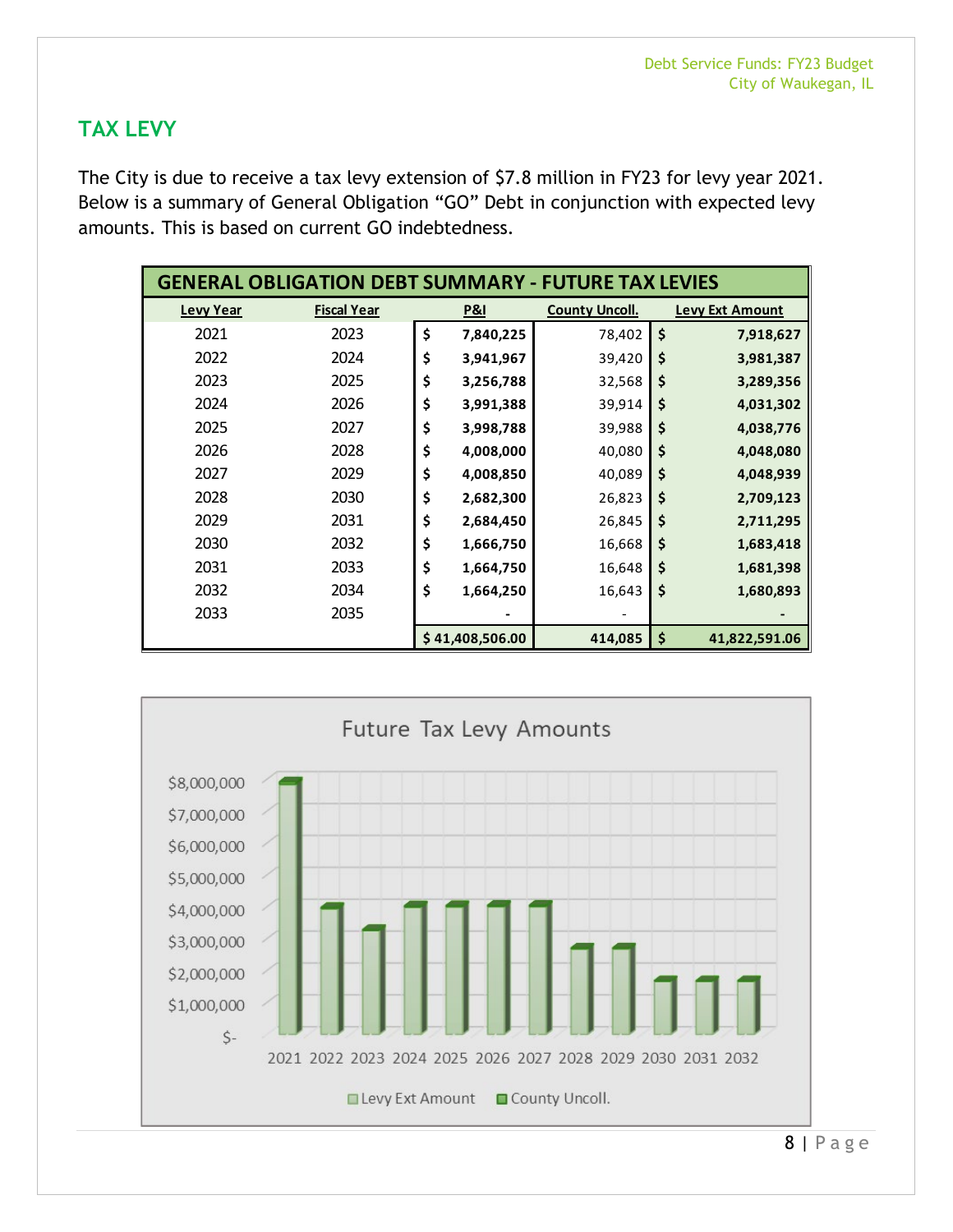Actual revenues, expenditures, and transfers for the prior fiscal year, the FY22 original budget, and the FY23 budget are shown on the following page. See the remaining pages for line item detail for the FY23 budget proposal.

## **DEBT SERVICE BUDGET WORKSHEET FY2023**

| <b>REVENUES</b> |                                |                                        |                   |                |                        | FY23 v FY22 Budget |            |
|-----------------|--------------------------------|----------------------------------------|-------------------|----------------|------------------------|--------------------|------------|
| Fund            | <b>Detail</b>                  | <b>Desc</b>                            | <b>FY21</b>       | FY22 OBudget   | <b>FY23 Budget Req</b> | \$ Change          | % Chq      |
|                 | <b>SUB 3000</b>                | <b>TAX COLLECTION</b>                  | (12, 394, 407.54) | (9,300,000.00) | (7,840,400.00)         | 1,459,600.00       | (15.7%)    |
|                 | <b>SUB 4500</b>                | <b>SPECIAL ASSESSMENT REVENUE</b>      | (226, 976.54)     | (218,000.00)   | (218,000.00)           |                    | 0.0%       |
|                 | <b>SUB 4600</b>                | <b>INTEREST EARNED</b>                 | (14, 724.65)      | (6,000.00)     | (6,000.00)             | $\blacksquare$     | 0.0%       |
|                 | <b>SUB 4800</b>                | <b>MISCELLANEOUS REVENUE</b>           | (329.10)          |                |                        |                    |            |
|                 |                                | <b>TOTAL 400 REVENUES</b>              | (12,636,437.83)   | (9,524,000.00) | (8,064,400.00)         | 1,459,600.00       | (15.3%)    |
|                 |                                |                                        |                   |                |                        |                    |            |
|                 | <b>EXPENDITURES BY SUB</b>     |                                        |                   |                |                        | FY23 v FY22 Budget |            |
| Fund            | <b>Detail</b>                  | Desc                                   | <b>FY21</b>       | FY22 OBudget   | <b>FY23 Budget Req</b> | \$ Change          | % Chq      |
|                 | <b>SUB 2400</b>                | <b>CONTRACTUAL SERVICES</b>            | 15,753,615.46     | 14,438,000.00  | 12,993,900.00          | (1,444,100.00)     | (10.0%)    |
|                 |                                | <b>TOTAL 400 EXPENDITURES</b>          | 15,753,615.46     | 14,438,000.00  | 12,993,900.00          | (1,444,100.00)     | $(10.0\%)$ |
|                 |                                |                                        |                   |                |                        |                    |            |
|                 | <b>EXPENDITURES BY FUND</b>    |                                        |                   |                |                        | FY23 v FY22 Budget |            |
| Fund            | <b>Detail</b>                  | <b>Desc</b>                            | <b>FY21</b>       | FY22 OBudget   | <b>FY23 Budget Req</b> | \$ Change          | % Chg      |
|                 | 425                            | <b>DEBT SERVICE RESERVE</b>            |                   |                |                        |                    |            |
|                 | 430                            | 2018A G.O. SALES TAX BONDS             | 2,226,675.00      | 1,074,000.00   | 1,070,100.00           | (3,900.00)         | (0.4%      |
|                 | 431                            | 2018B G.O. BONDS                       | 5,557,875.00      | 2,379,000.00   | 1,714,200.00           | (664, 800.00)      | (27.9%)    |
|                 | 432                            | 2018D G.O. JUDGEMENT BONDS             | 374,075.00        | 515,000.00     | 1,339,000.00           | 824,000.00         | 160.0%     |
|                 | 455                            | <b>CAPITAL LEASE REPAYMENT</b>         |                   |                |                        |                    |            |
|                 | 468                            | 2012A G.O. BONDS                       | 2,958,475.00      | 2,962,000.00   | 2,962,000.00           |                    | 0.0%       |
|                 | 475                            | 2017A G.O. REFUNDING BOND              | 808,012.50        | 792,000.00     | 795,000.00             | 3,000.00           | 0.4%       |
|                 | 476                            | 2017B G.O. REFUNDING BOND              |                   |                |                        |                    |            |
|                 | 488                            | <b>SERIES 2005 SPEC ASSESSMT BONDS</b> | 216,988.76        | 218,000.00     | 218,000.00             |                    | 0.0%       |
|                 | 490                            | <b>WORKING CASH BOND</b>               |                   |                |                        |                    |            |
|                 | 492                            | 2010B G.O. BONDS                       |                   |                |                        |                    |            |
|                 | 493                            | 2010C G.O. BONDS                       |                   |                |                        |                    |            |
|                 | 494                            | <b>2012B G.O. TIF BOND</b>             | 301,745.00        | 301,000.00     | 298,900.00             | (2,100.00)         | (0.7%)     |
|                 | 495                            | 2015 G.O. SALES TAX BONDS              | 280,275.00        | 280,000.00     | 280,000.00             |                    | 0.0%       |
|                 | 496                            | <b>2015B REFUNDING BONDS</b>           | 2,358,919.20      | 2,357,000.00   | 737,300.00             | (1,619,700.00)     | (68.7%     |
|                 | 497                            | 2016 G.O. SALES TAX BONDS              | 670,575.00        | 672,000.00     | 672,500.00             | 500.00             | 0.1%       |
|                 | 498                            | <b>2021 G.O. TIF BONDS</b>             |                   | 2,883,000.00   | 2,906,900.00           | 23,900.00          | 0.8%       |
|                 |                                | <b>TOTAL 400 EXPENDITURES</b>          | 15,753,615.46     | 14,433,000.00  | 12,993,900.00          | (1,439,100.00)     | $(10.0\%)$ |
|                 |                                |                                        |                   |                |                        |                    |            |
|                 |                                | <b>EXCESS OF REV OVER EXP</b>          | (3, 117, 177.63)  | (4,914,000.00) | (4,929,500.00)         | (15,500.00)        | 0.3%       |
|                 |                                |                                        |                   |                |                        |                    |            |
|                 | <b>OTHER FINANCING SOURCES</b> |                                        |                   |                |                        | FY23 v FY22 Budget |            |

|             | <b>OTHER FINANCING SOURCES</b> | <b>FY23 v FY22 Budget</b>    |                |                          |                        |           |       |
|-------------|--------------------------------|------------------------------|----------------|--------------------------|------------------------|-----------|-------|
| <b>Fund</b> | <b>Detail</b>                  | <b>Desc</b>                  | <b>FY21</b>    | <b>FY22 OBudget</b>      | <b>FY23 Budget Rea</b> | S Chanae  | % Chq |
|             | <b>SUB 6300</b>                | <b>TRANSFERS IN</b>          | 4,974,026.07   | 4.909.000.00             | 4,929,500.00           | 20,500.00 | 0.4%  |
|             | <b>SUB 6800</b>                | <b>TRANSFERS OUT</b>         | (1,816,308.41) | $\overline{\phantom{a}}$ |                        |           |       |
|             |                                | <b>TOTAL OTHER FINANCING</b> | 3.157.717.66   | 4.909.000.00             | 4,929,500.00           | 20,500.00 | 0.4%  |

| NET CHANGE IN FUND BALANCE          | (40, 540.03)     | 5,000.00         | $\overline{\phantom{0}}$ |                |      |
|-------------------------------------|------------------|------------------|--------------------------|----------------|------|
| <b>FUND BAL., BEGINNING OF YEAR</b> | (3,084,088.62)   | (3, 124, 628.65) | (3, 119, 628.65)         |                |      |
| UNREST. FUND BAL., END OF YEAR      | (3, 124, 628.65) | (3, 119, 628.65) | (3, 119, 628.65)         |                | 0.0% |
|                                     | FY21             | FY22 ABudaet     | <b>FY23 Budget Reg</b>   | FB Incr (Decr) | %    |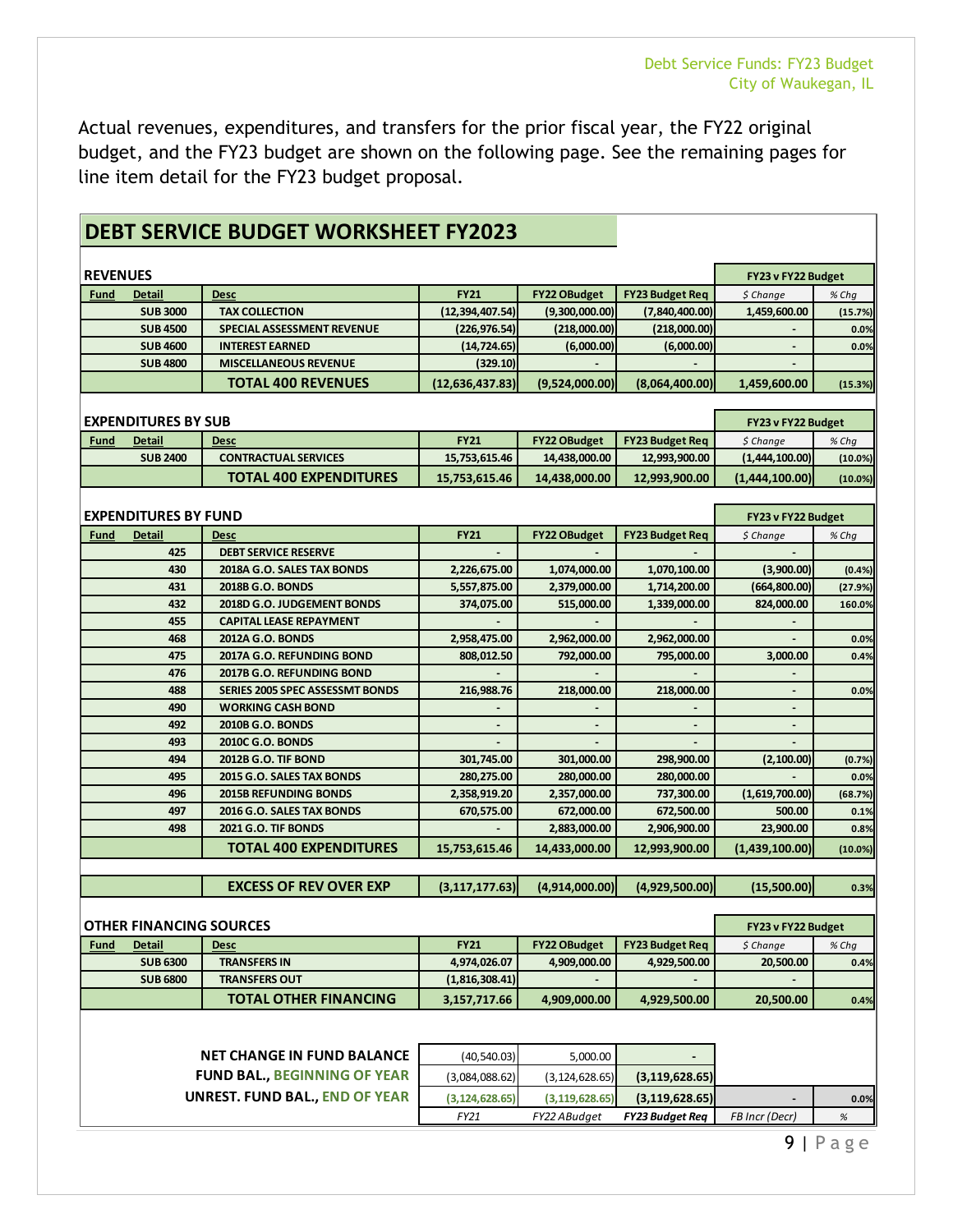## <span id="page-9-0"></span>**LINE ITEM DETAIL**

| <b>FUND 425 - DEBT SERVICE RESERVE</b> |                |                     |                          |                          |       |
|----------------------------------------|----------------|---------------------|--------------------------|--------------------------|-------|
|                                        |                |                     |                          |                          |       |
| <b>REVENUES</b>                        |                |                     |                          | FY23 v FY22 Budget       |       |
| <b>Description</b>                     | <b>FY21</b>    | <b>FY22 OBudget</b> | <b>FY23 Budget</b>       | \$ Change                | % Chq |
| <b>Interest Earned</b>                 | (10, 956.31)   |                     |                          | $\overline{\phantom{a}}$ |       |
| <b>INTEREST EARNED</b>                 | (10, 956.31)   |                     | $\overline{\phantom{a}}$ |                          |       |
| <b>TOTAL 425 REVENUES</b>              | (10,956.31)    |                     |                          | $\overline{\phantom{0}}$ |       |
|                                        |                |                     |                          |                          |       |
| <b>EXPENDITURES</b>                    |                |                     |                          | FY23 v FY22 Budget       |       |
| <b>Description</b>                     | <b>FY21</b>    | <b>FY22 OBudget</b> | <b>FY23 Budget</b>       | \$ Change                | % Chq |
| <b>TOTAL 425 EXPENDITURES</b>          |                |                     |                          |                          |       |
|                                        |                |                     |                          |                          |       |
| <b>EXCESS OF REV OVER EXP</b>          | 10,956.31      |                     |                          |                          |       |
|                                        |                |                     |                          |                          |       |
| <b>OTHER FINANCING SOURCES</b>         |                |                     |                          | FY23 v FY22 Budget       |       |
| <b>Description</b>                     | <b>FY21</b>    | <b>FY22 OBudget</b> | <b>FY23 Budget</b>       | \$ Change                | % Chq |
| Transfers From 2017B GO Rfnd B         | (1,455,073.38) |                     |                          |                          |       |
| Transfers From 2010B GO Bonds          |                |                     |                          |                          |       |
| <b>TRANSFERS IN</b>                    | 1,455,073.38   | $\blacksquare$      | $\overline{\phantom{0}}$ | $\overline{\phantom{a}}$ |       |
| Transfers to 2018B GO Bonds            | 203,725.00     |                     |                          | ٠                        |       |
| Transfers to Capital Leases Re         | 6,175.98       |                     |                          |                          |       |
| Transfers to 2012A Refund Bond         | 57,828.92      |                     |                          |                          |       |
| Transfers to 2017A Refund Bond         | 428.45         |                     |                          |                          |       |
| Transfers to 2015B Refund Bond         | 67,794.34      |                     |                          |                          |       |
| <b>TRANSFERS OUT</b>                   | (335, 952.69)  | $\blacksquare$      | $\overline{\phantom{0}}$ | $\overline{\phantom{a}}$ |       |
| <b>TOTAL OTHER FINANCING</b>           | 1,119,120.69   |                     |                          | $\overline{\phantom{0}}$ |       |

| <b>NET CHANGE IN FUND BALANCE</b>     | (1, 130, 077, 00) |                |                    |                |      |
|---------------------------------------|-------------------|----------------|--------------------|----------------|------|
| <b>FUND BAL., BEGINNING OF YEAR  </b> | (468, 121.06)     | (1,598,198.06) | (1,598,198.06)     |                |      |
| <b>UNREST. FUND BAL., END OF YEAR</b> | (1,598,198.06)    | (1,598,198.06) | (1,598,198.06)     |                | 0.0% |
|                                       | FY21              | FY22 OBudget   | <b>FY23 Budget</b> | FB (Incr) Decr | %    |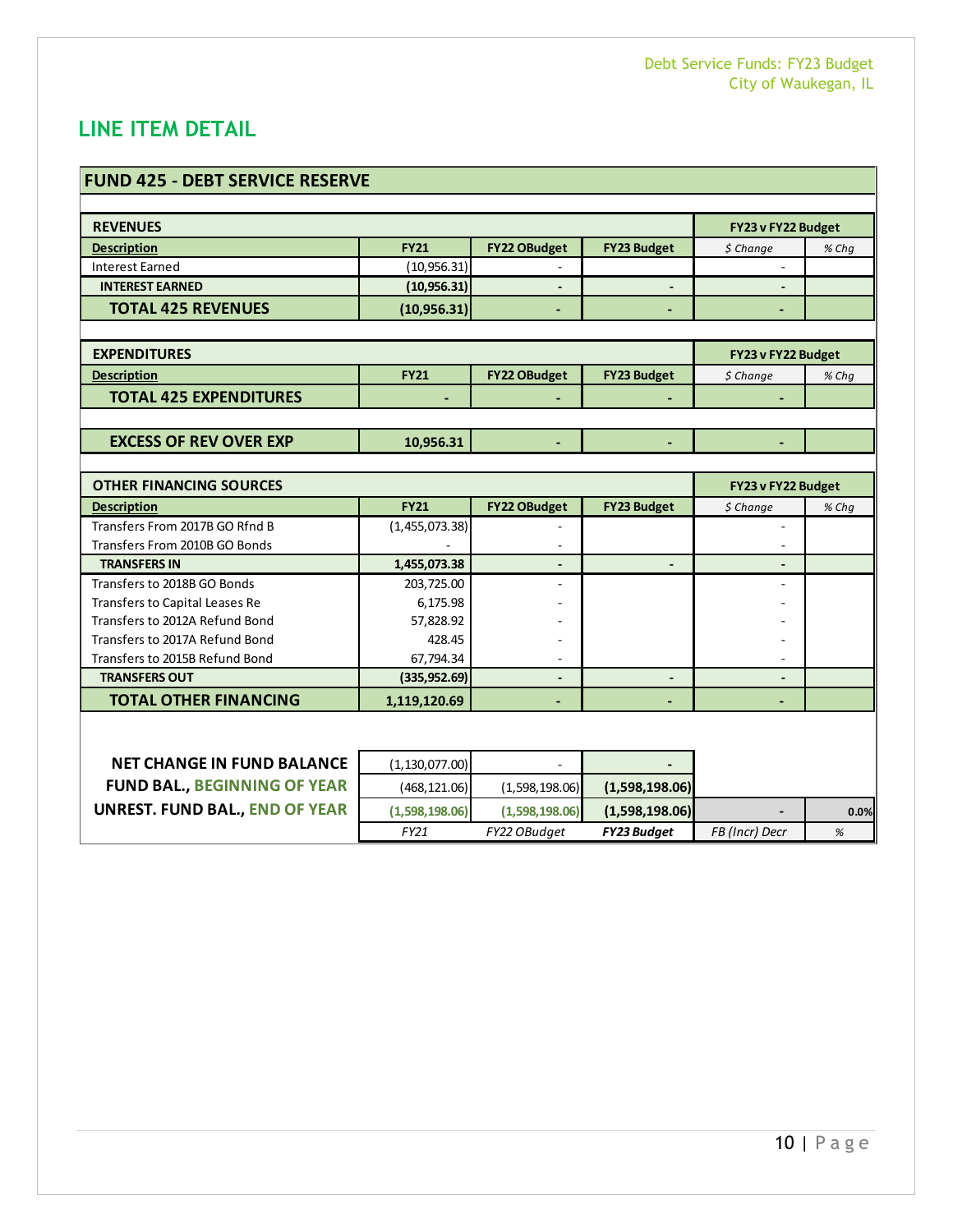## **FUND 430 - 2018A G.O. SALES TAX BONDS**

| <b>REVENUES</b>                       | FY23 v FY22 Budget       |                     |                    |                    |        |
|---------------------------------------|--------------------------|---------------------|--------------------|--------------------|--------|
| <b>Description</b>                    | <b>FY21</b>              | <b>FY22 OBudget</b> | <b>FY23 Budget</b> | \$ Change          | % Chq  |
| <b>TOTAL 430 REVENUES</b>             | $\overline{\phantom{0}}$ |                     |                    |                    |        |
|                                       |                          |                     |                    |                    |        |
| <b>EXPENDITURES</b>                   |                          |                     |                    | FY23 v FY22 Budget |        |
| <b>Description</b>                    | <b>FY21</b>              | FY22 OBudget        | <b>FY23 Budget</b> | $$$ Change         | % Chq  |
| Principal Retirement - Bonds          | 1,590,000.00             | 485.000.00          | 500.000.00         | 15,000.00          | 3.1%   |
| <b>Bond Interest Expense</b>          | 635,200.00               | 588,000.00          | 568,100.00         | (19,900.00)        | (3.4%) |
| <b>Bond Service Fees</b>              | 1,475.00                 | 1,000.00            | 2,000.00           | 1,000.00           | 100.0% |
| <b>CONTRACTUAL SERVICES</b>           | 2,226,675.00             | 1,074,000.00        | 1,070,100.00       | (3,900.00)         | (0.4%  |
| <b>TOTAL 430 EXPENDITURES</b>         | 2,226,675.00             | 1,074,000.00        | 1,070,100.00       | (3,900.00)         | (0.4%  |
|                                       |                          |                     |                    |                    |        |
| <b>EXCESS OF REV OVER EXP</b>         | (2, 226, 675.00)         | (1,074,000.00)      | (1,070,100.00)     | 3,900.00           | (0.4%  |
|                                       |                          |                     |                    |                    |        |
| <b>OTHER FINANCING SOURCES</b>        |                          |                     |                    | FY23 v FY22 Budget |        |
| <b>Description</b>                    | <b>FY21</b>              | <b>FY22 OBudget</b> | <b>FY23 Budget</b> | \$ Change          | % Chq  |
| <b>Transfer from HR Sales Tx Fund</b> | (2,228,000.00)           | (1,074,000.00)      | (1,070,100.00)     | 3,900.00           | (0.4%  |
| <b>TRANSFERS IN</b>                   | 2,228,000.00             | 1,074,000.00        | 1,070,100.00       | (3,900.00)         | (0.4%  |
| <b>TOTAL OTHER FINANCING</b>          | 2,228,000.00             | 1,074,000.00        | 1,070,100.00       | (3,900.00)         | (0.4%  |
|                                       |                          |                     |                    |                    |        |
| <b>NET CHANGE IN FUND BALANCE</b>     | (1,325.00)               |                     |                    |                    |        |
| <b>FUND BAL., BEGINNING OF YEAR</b>   | (204.16)                 | (1,529.16)          | (1,529.16)         |                    |        |
| <b>UNREST. FUND BAL., END OF YEAR</b> | (1,529.16)               | (1,529.16)          | (1,529.16)         |                    | 0.0%   |
|                                       | FY21                     | FY22 OBudget        | <b>FY23 Budget</b> | FB (Incr) Decr     | %      |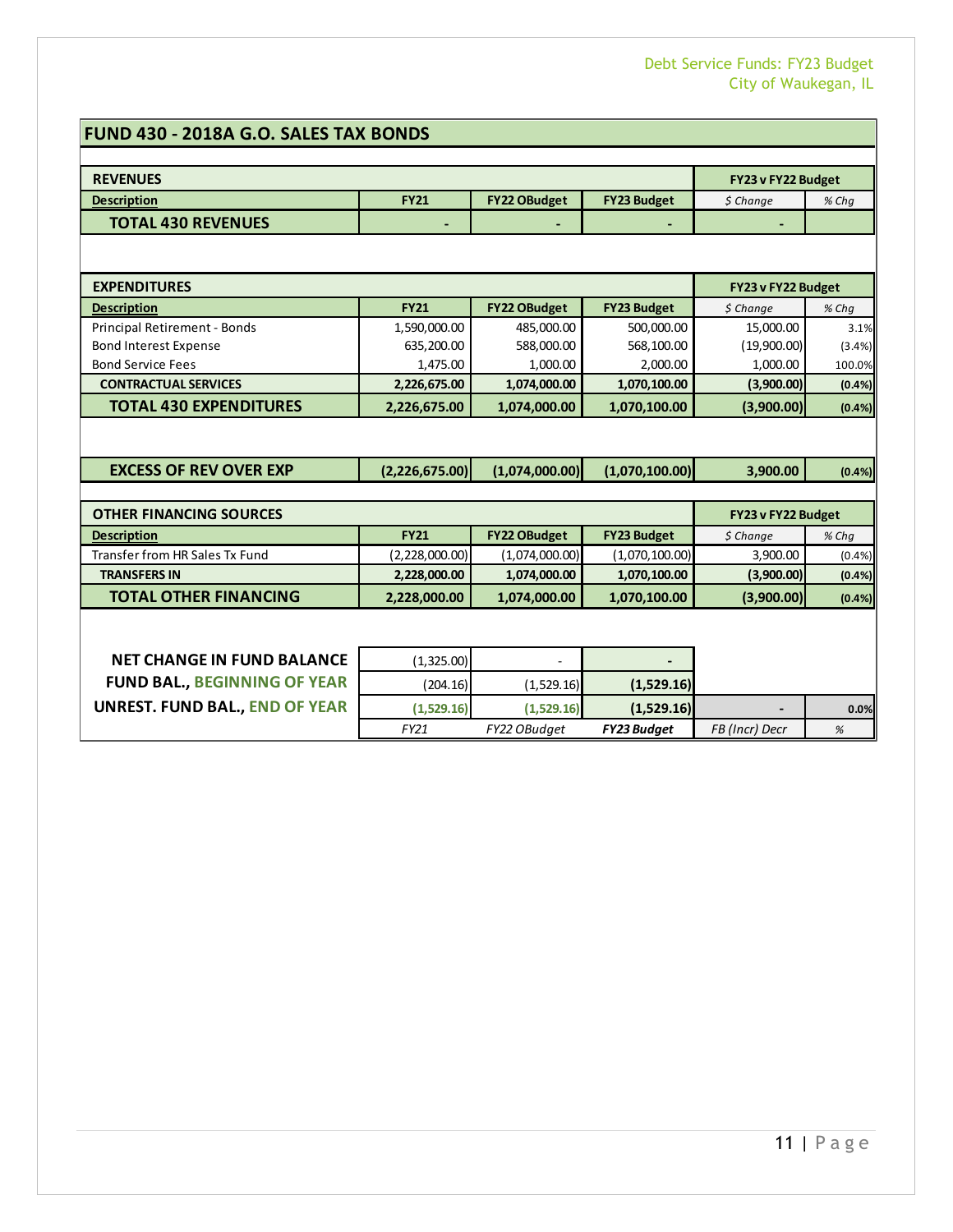#### **FUND 431 - 2018B G.O. BONDS**

| <b>REVENUES</b>           |                |                     |                    | FY23 v FY22 Budget |         |
|---------------------------|----------------|---------------------|--------------------|--------------------|---------|
| <b>Description</b>        | <b>FY21</b>    | <b>FY22 OBudget</b> | <b>FY23 Budget</b> | \$ Change          | % Chq   |
| Property Tax              | (5,574,009.15) | (2,378,000.00)      | (1,713,200.00)     | 664,800.00         | (28.0%) |
| <b>TAX COLLECTION</b>     | (5,574,009.15) | (2,378,000.00)      | (1,713,200.00)     | 664,800.00         | (28.0%) |
| Interest Earned           | ۰              | (1,000.00)          | (1,000.00)         | ۰                  | 0.0%    |
| <b>INTEREST EARNED</b>    |                | (1,000.00)          | (1,000.00)         |                    | 0.0%    |
| <b>TOTAL 431 REVENUES</b> | (5,574,009.15) | (2,379,000.00)      | (1,714,200.00)     | 664,800.00         | (27.9%) |

| <b>EXPENDITURES</b>           | FY23 v FY22 Budget |                     |                    |               |         |
|-------------------------------|--------------------|---------------------|--------------------|---------------|---------|
| <b>Description</b>            | <b>FY21</b>        | <b>FY22 OBudget</b> | <b>FY23 Budget</b> | \$ Change     | % Chq   |
| Principal Retirement - Bonds  | 4,640,000.00       | 1,600,000.00        | 1,000,000.00       | (600,000.00)  | (37.5%) |
| <b>Bond Interest Expense</b>  | 916,400.00         | 778,000.00          | 713,200.00         | (64,800.00)   | (8.3%)  |
| <b>Bond Service Fees</b>      | 1,475.00           | 1,000.00            | 1,000.00           | ۰             | 0.0%    |
| <b>CONTRACTUAL SERVICES</b>   | 5,557,875.00       | 2,379,000.00        | 1,714,200.00       | (664,800.00)  | (27.9%) |
| <b>TOTAL 431 EXPENDITURES</b> | 5,557,875.00       | 2,379,000.00        | 1,714,200.00       | (664, 800.00) | (27.9%) |

| <b>OTHER FINANCING SOURCES</b>        |               |                     |                    |           | FY23 v FY22 Budget |
|---------------------------------------|---------------|---------------------|--------------------|-----------|--------------------|
| <b>Description</b>                    | <b>FY21</b>   | <b>FY22 OBudget</b> | <b>FY23 Budget</b> | \$ Change | $%$ Cha            |
| <b>Transfers From Debt Serv Reser</b> | (203, 725.00) |                     |                    | -         |                    |
| <b>TRANSFERS IN</b>                   | 203,725.00    |                     |                    |           |                    |
| <b>TOTAL OTHER FINANCING</b>          | 203,725.00    | . .                 | -                  |           |                    |

| <b>NET CHANGE IN FUND BALANCE</b>   | (219, 859.15) |               |                    |                |      |
|-------------------------------------|---------------|---------------|--------------------|----------------|------|
| <b>FUND BAL., BEGINNING OF YEAR</b> | (4,023.83)    | (223, 882.98) | (223,882.98)       |                |      |
| UNREST. FUND BAL., END OF YEAR      | (223.882.98)  | (223.882.98)  | (223.882.98)       |                | 0.0% |
|                                     | FY21          | FY22 OBudget  | <b>FY23 Budget</b> | FB (Incr) Decr |      |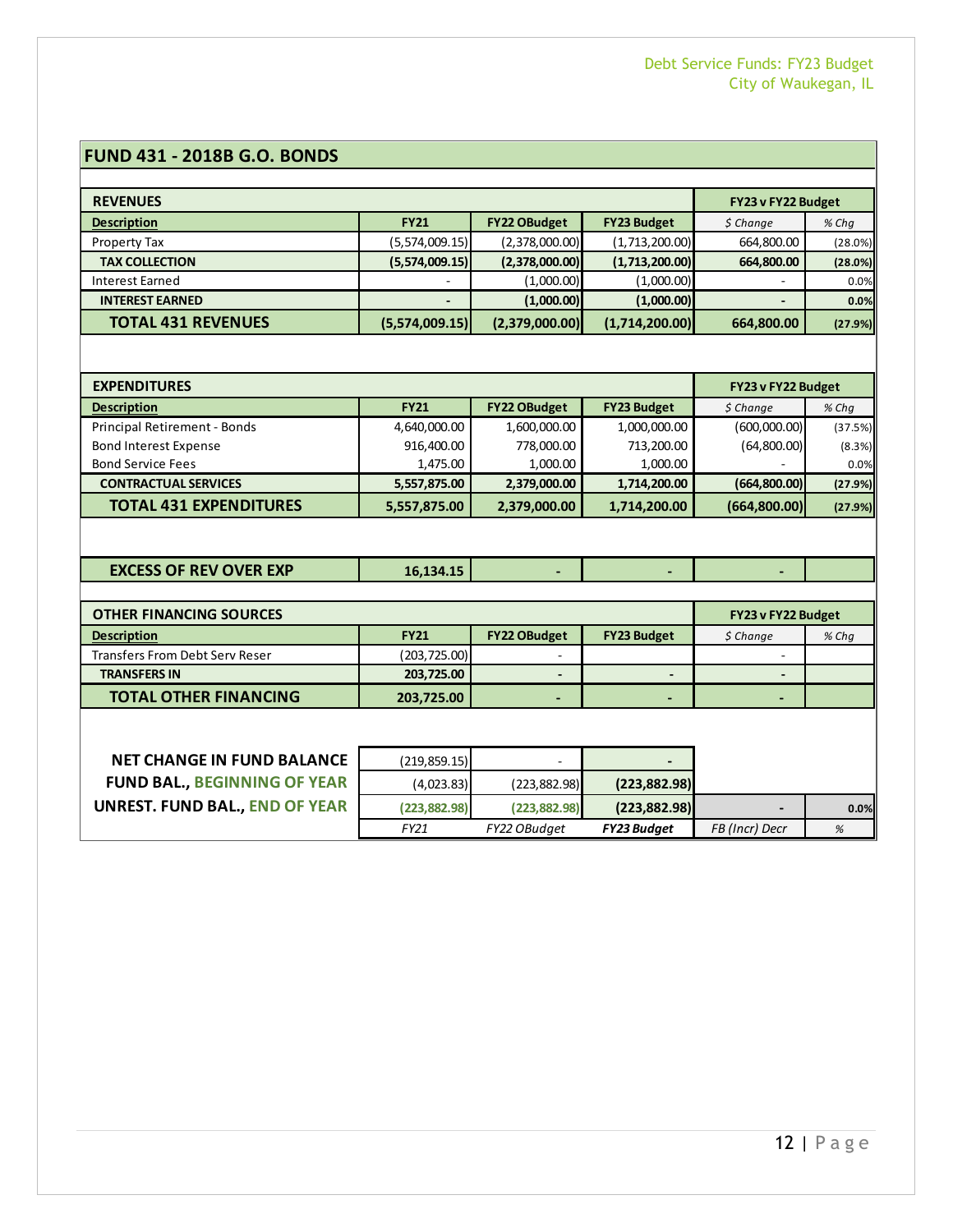#### **FUND 432 - 2018D G.O. JUDGEMENT BONDS**

| <b>REVENUES</b>                                    |               |                                   |                                  | FY23 v FY22 Budget       |                 |
|----------------------------------------------------|---------------|-----------------------------------|----------------------------------|--------------------------|-----------------|
| <b>Description</b>                                 | <b>FY21</b>   | <b>FY22 OBudget</b>               | <b>FY23 Budget</b>               | \$ Change                | % Chq           |
| <b>Property Tax</b>                                | (374, 784.00) | (514,000.00)                      | (1,338,000.00)                   | (824,000.00)             | 160.3%          |
| <b>TAX COLLECTION</b>                              | (374, 784.00) | (514,000.00)                      | (1,338,000.00)                   | (824,000.00)             | 160.3%          |
| <b>Interest Earned</b>                             |               | (1,000.00)                        | (1,000.00)                       |                          | 0.0%            |
| <b>INTEREST EARNED</b>                             |               | (1,000.00)                        | (1,000.00)                       |                          | 0.0%            |
| <b>TOTAL 432 REVENUES</b>                          | (374, 784.00) | (515,000.00)                      | (1,339,000.00)                   | (824,000.00)             | 160.0%          |
|                                                    |               |                                   |                                  |                          |                 |
| <b>EXPENDITURES</b>                                |               |                                   |                                  | FY23 v FY22 Budget       |                 |
|                                                    | <b>FY21</b>   |                                   |                                  |                          |                 |
| <b>Description</b><br>Principal Retirement - Bonds |               | <b>FY22 OBudget</b><br>140,000.00 | <b>FY23 Budget</b><br>970,000.00 | $$$ Change<br>830,000.00 | % Chq<br>592.9% |
| <b>Bond Interest Expense</b>                       | 373,600.00    | 374,000.00                        | 368,000.00                       | (6,000.00)               | (1.6%)          |
| <b>Bond Service Fees</b>                           | 475.00        | 1,000.00                          | 1,000.00                         |                          | 0.0%            |
| <b>CONTRACTUAL SERVICES</b>                        | 374,075.00    | 515,000.00                        | 1,339,000.00                     | 824,000.00               | 160.0%          |
| <b>TOTAL 432 EXPENDITURES</b>                      | 374,075.00    | 515,000.00                        | 1,339,000.00                     | 824,000.00               | 160.0%          |
|                                                    |               |                                   |                                  |                          |                 |
|                                                    |               |                                   |                                  |                          |                 |
| <b>EXCESS OF REV OVER EXP</b>                      | 709.00        |                                   |                                  |                          |                 |
|                                                    |               |                                   |                                  |                          |                 |
| <b>OTHER FINANCING SOURCES</b>                     |               |                                   |                                  | FY23 v FY22 Budget       |                 |
| <b>Description</b>                                 | <b>FY21</b>   | <b>FY22 OBudget</b>               | <b>FY23 Budget</b>               | $$$ Change               | % Chq           |
| <b>TOTAL OTHER FINANCING</b>                       |               |                                   |                                  |                          |                 |
|                                                    |               |                                   |                                  |                          |                 |
|                                                    |               |                                   |                                  |                          |                 |
| <b>NET CHANGE IN FUND BALANCE</b>                  | (709.00)      |                                   |                                  |                          |                 |
| <b>FUND BAL., BEGINNING OF YEAR</b>                | (15, 372.36)  | (16,081.36)                       | (16,081.36)                      |                          |                 |
| <b>UNREST. FUND BAL., END OF YEAR</b>              | (16,081.36)   | (16,081.36)                       | (16,081.36)                      |                          | 0.0%            |
|                                                    | FY21          | FY22 OBudget                      | <b>FY23 Budget</b>               | FB (Incr) Decr           | %               |
|                                                    |               |                                   |                                  |                          |                 |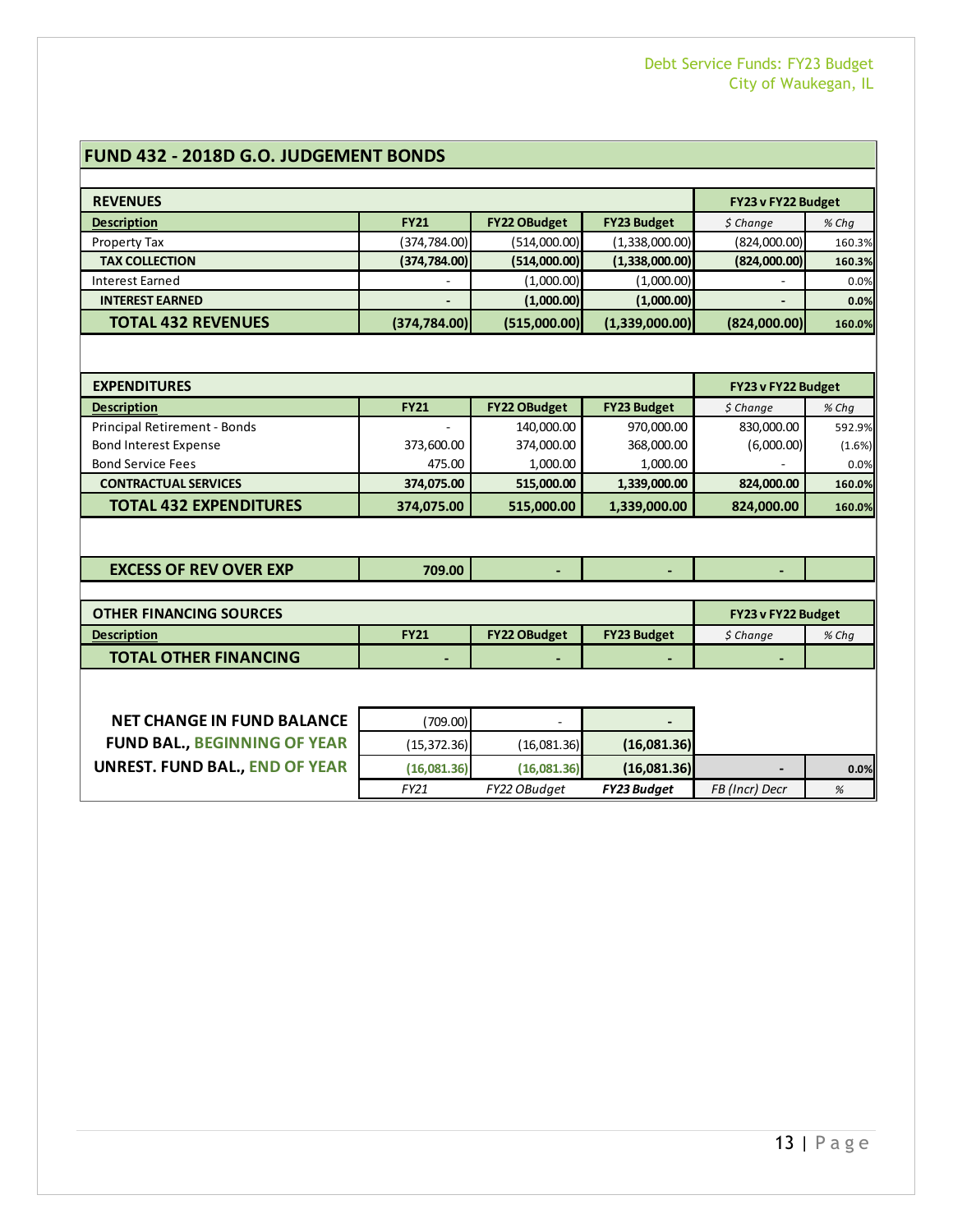#### **FUND 455 - CAPITAL LEASE REPAYMENT**

| <b>REVENUES</b>           |                          |                     |                          |            | FY23 v FY22 Budget |
|---------------------------|--------------------------|---------------------|--------------------------|------------|--------------------|
| <b>Description</b>        | <b>FY21</b>              | <b>FY22 OBudget</b> | <b>FY23 Budget</b>       | $$$ Change | % Chq              |
| Property Tax              | -                        |                     |                          |            |                    |
| <b>TAX COLLECTION</b>     | -                        |                     |                          |            |                    |
| <b>TOTAL 455 REVENUES</b> | $\overline{\phantom{a}}$ |                     | $\overline{\phantom{0}}$ |            |                    |
|                           |                          |                     |                          |            |                    |

| <b>EXPENDITURES</b>           |                          |                     |                    | FY23 v FY22 Budget       |       |
|-------------------------------|--------------------------|---------------------|--------------------|--------------------------|-------|
| <b>Description</b>            | <b>FY21</b>              | <b>FY22 OBudget</b> | <b>FY23 Budget</b> | \$ Change                | % Chq |
| Lease Payments - Principal    | $\overline{\phantom{0}}$ |                     |                    | $\overline{\phantom{0}}$ |       |
| Interest Expense              | $\overline{\phantom{a}}$ | <b>_</b>            |                    | $\overline{\phantom{0}}$ |       |
| <b>CONTRACTUAL SERVICES</b>   | -                        |                     | -                  | -                        |       |
| <b>TOTAL 455 EXPENDITURES</b> | $\overline{\phantom{a}}$ |                     | -                  | -                        |       |
|                               |                          |                     |                    |                          |       |

| <b>EXCESS OF REV OVER EXP</b> |  |  |  |
|-------------------------------|--|--|--|
|                               |  |  |  |

| <b>OTHER FINANCING SOURCES</b>        | FY23 v FY22 Budget |                     |                    |           |       |
|---------------------------------------|--------------------|---------------------|--------------------|-----------|-------|
| <b>Description</b>                    | <b>FY21</b>        | <b>FY22 OBudget</b> | <b>FY23 Budget</b> | \$ Change | % Chq |
| <b>Transfers From Debt Serv Reser</b> | (6, 175.98)        |                     |                    |           |       |
| Transfers From Working Cash Fd        | ۰                  | -                   |                    | ۰         |       |
| <b>TRANSFERS IN</b>                   | 6,175.98           |                     |                    |           |       |
| Transfers To Motor Fuel Tax Fd        | 25,282.34          |                     |                    |           |       |
| <b>TRANSFERS OUT</b>                  | (25, 282.34)       |                     |                    |           |       |
| <b>TOTAL OTHER FINANCING</b>          | (19, 106.36)       |                     |                    |           |       |

| <b>NET CHANGE IN FUND BALANCE</b>     | 19,106.36   |              |                    |                |  |
|---------------------------------------|-------------|--------------|--------------------|----------------|--|
| <b>FUND BAL., BEGINNING OF YEAR</b>   | (19,106.36) |              |                    |                |  |
| <b>UNREST. FUND BAL., END OF YEAR</b> |             |              |                    |                |  |
|                                       | FY21        | FY22 OBudget | <b>FY23 Budget</b> | FB (Incr) Decr |  |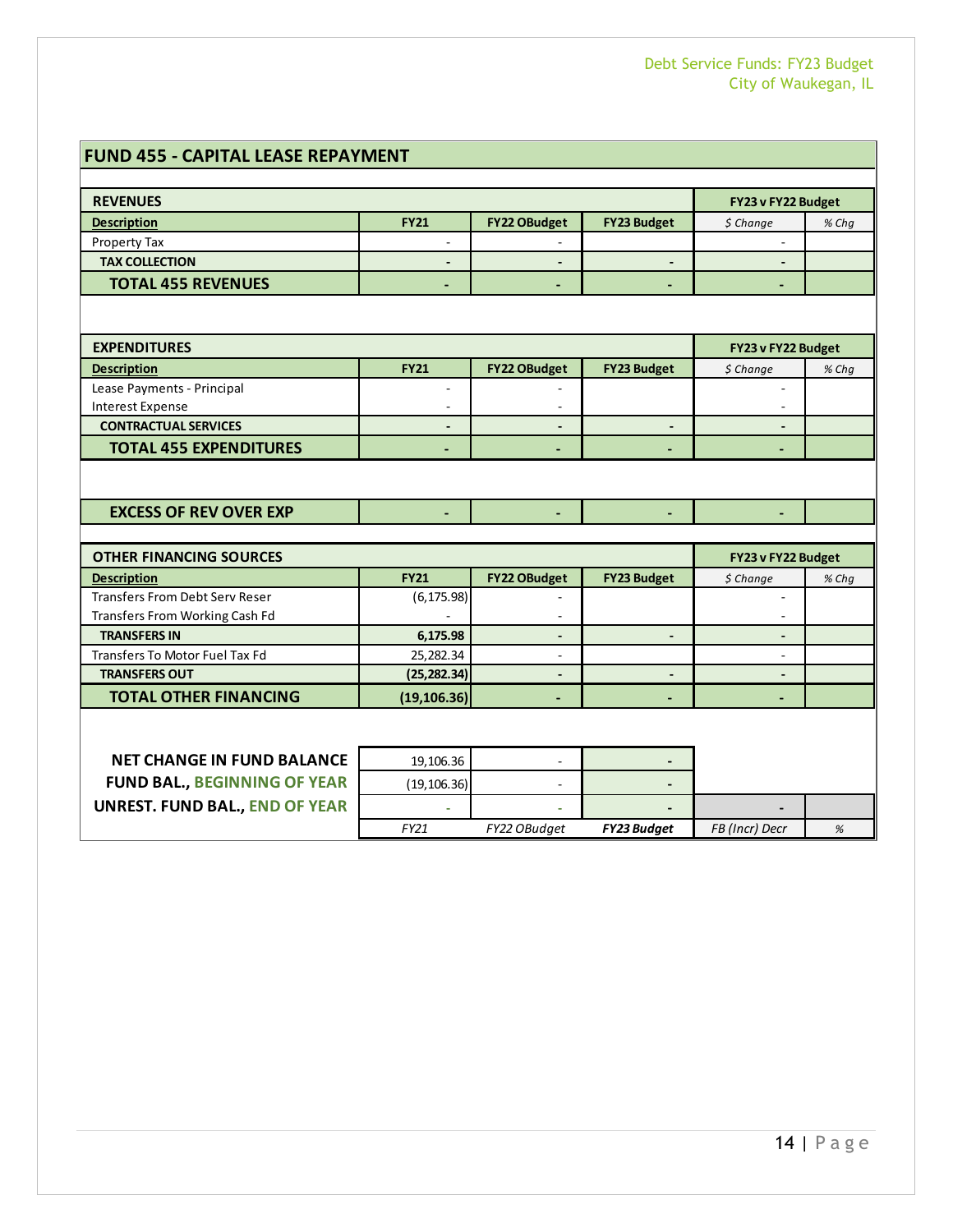#### **FUND 468 - 2012A G.O. BONDS**

| <b>REVENUES</b>           |                          |                     |                    | FY23 v FY22 Budget       |       |
|---------------------------|--------------------------|---------------------|--------------------|--------------------------|-------|
| <b>Description</b>        | <b>FY21</b>              | <b>FY22 OBudget</b> | <b>FY23 Budget</b> | \$ Change                | % Chg |
| Property Tax              | (2,967,374.39)           | (2,961,000.00)      | (2,961,000.00)     | ۰                        | 0.0%  |
| <b>TAX COLLECTION</b>     | (2,967,374.39)           | (2,961,000.00)      | (2,961,000.00)     | $\overline{\phantom{0}}$ | 0.0%  |
| Interest Earned           |                          | (1,000.00)          | (1,000.00)         |                          | 0.0%  |
| <b>INTEREST EARNED</b>    | $\overline{\phantom{0}}$ | (1,000.00)          | (1,000.00)         |                          | 0.0%  |
| <b>TOTAL 468 REVENUES</b> | (2,967,374.39)           | (2,962,000.00)      | (2,962,000.00)     | -                        | 0.0%  |

| <b>EXPENDITURES</b>           | FY23 v FY22 Budget |                     |                    |                          |         |
|-------------------------------|--------------------|---------------------|--------------------|--------------------------|---------|
| <b>Description</b>            | <b>FY21</b>        | <b>FY22 OBudget</b> | <b>FY23 Budget</b> | \$ Change                | % Chg   |
| Principal Retirement - Bonds  | 2,555,000.00       | 2,685,000.00        | 2,820,000.00       | 135,000.00               | 5.0%    |
| <b>Bond Interest Expense</b>  | 403,000.00         | 276,000.00          | 141,000.00         | (135,000.00)             | (48.9%) |
| <b>Bond Service Fees</b>      | 475.00             | 1,000.00            | 1,000.00           |                          | 0.0%    |
| <b>CONTRACTUAL SERVICES</b>   | 2,958,475.00       | 2,962,000.00        | 2,962,000.00       | $\overline{\phantom{0}}$ | 0.0%    |
| <b>TOTAL 468 EXPENDITURES</b> | 2,958,475.00       | 2,962,000.00        | 2,962,000.00       | -                        | 0.0%    |

| <b>EXCESS OF REV OVER EXP</b> | 8.899.39 |  |  |  |
|-------------------------------|----------|--|--|--|
|-------------------------------|----------|--|--|--|

| <b>OTHER FINANCING SOURCES</b>        |                          |                     |                          | FY23 v FY22 Budget |         |
|---------------------------------------|--------------------------|---------------------|--------------------------|--------------------|---------|
| <b>Description</b>                    | <b>FY21</b>              | <b>FY22 OBudget</b> | <b>FY23 Budget</b>       | \$ Change          | $%$ Cha |
| <b>Transfers From Debt Serv Reser</b> | (57,828.92)              |                     |                          | -                  |         |
| Transfers From 2012B GO TIF Bd        | $\overline{\phantom{a}}$ |                     |                          | -                  |         |
| <b>TRANSFERS IN</b>                   | 57,828.92                |                     | $\overline{\phantom{0}}$ |                    |         |
| <b>TOTAL OTHER FINANCING</b>          | 57,828.92                |                     |                          |                    |         |

| <b>NET CHANGE IN FUND BALANCE</b>   | (66, 728.31) |              |                    |                |      |
|-------------------------------------|--------------|--------------|--------------------|----------------|------|
| <b>FUND BAL., BEGINNING OF YEAR</b> | (45, 456.49) | (112.184.80) | (112, 184.80)      |                |      |
| UNREST. FUND BAL., END OF YEAR      | (112.184.80) | (112.184.80) | (112.184.80)       |                | 0.0% |
|                                     | FY21         | FY22 OBudget | <b>FY23 Budget</b> | FB (Incr) Decr |      |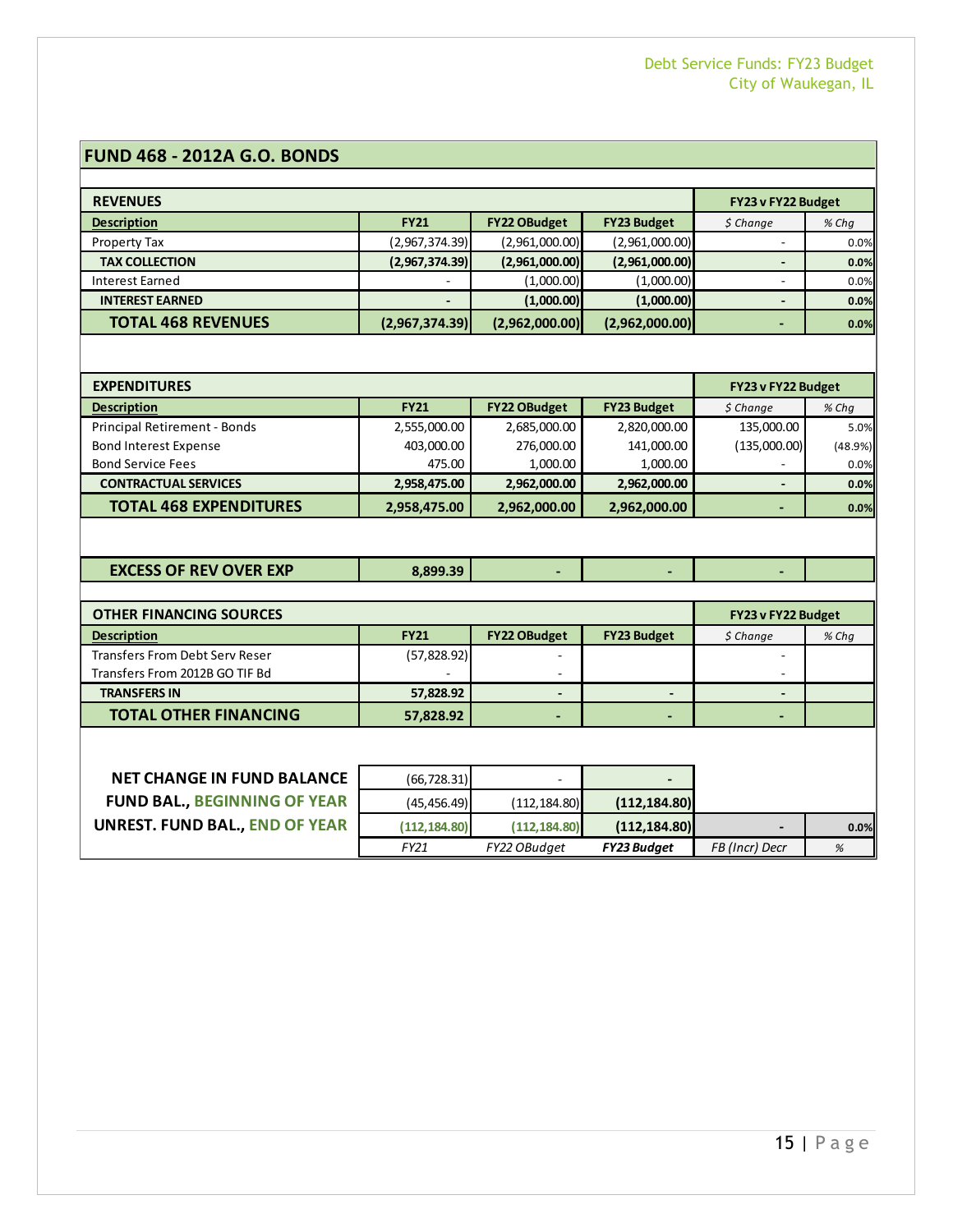#### **FUND 475 - 2017A G.O. REFUNDING BOND**

| <b>REVENUES</b>           |              |                     |                    | FY23 v FY22 Budget |         |
|---------------------------|--------------|---------------------|--------------------|--------------------|---------|
| <b>Description</b>        | <b>FY21</b>  | <b>FY22 OBudget</b> | <b>FY23 Budget</b> | \$ Change          | $%$ Chq |
| Property Tax              | (810,096.73) | (791,000.00)        | (794,000.00)       | (3,000.00)         | 0.4%    |
| <b>TAX COLLECTION</b>     | (810,096.73) | (791,000.00)        | (794,000.00)       | (3,000.00)         | 0.4%    |
| Interest Earned           | -            | (1,000.00)          | (1,000.00)         |                    | 0.0%    |
| <b>INTEREST EARNED</b>    |              | (1,000.00)          | (1,000.00)         |                    | 0.0%    |
| <b>TOTAL 475 REVENUES</b> | (810,096.73) | (792,000.00)        | (795,000.00)       | (3,000.00)         | 0.4%    |

| <b>EXPENDITURES</b>                 |             |                     |                    | FY23 v FY22 Budget |         |
|-------------------------------------|-------------|---------------------|--------------------|--------------------|---------|
| <b>Description</b>                  | <b>FY21</b> | <b>FY22 OBudget</b> | <b>FY23 Budget</b> | \$ Change          | % Chq   |
| <b>Principal Retirement - Bonds</b> | 560,000.00  | 560,000.00          | 580,000.00         | 20,000.00          | 3.6%    |
| <b>Bond Interest Expense</b>        | 247,537.50  | 231,000.00          | 214,000.00         | (17,000.00)        | (7.4% ) |
| <b>Bond Service Fees</b>            | 475.00      | 1,000.00            | 1,000.00           |                    | 0.0%    |
| <b>CONTRACTUAL SERVICES</b>         | 808.012.50  | 792,000.00          | 795,000.00         | 3,000.00           | 0.4%    |
| <b>TOTAL 475 EXPENDITURES</b>       | 808,012.50  | 792,000.00          | 795,000.00         | 3,000.00           | 0.4%    |

| <b>EXCESS OF REV OVER EXP</b><br>2.084.23 |  |
|-------------------------------------------|--|
|-------------------------------------------|--|

| <b>OTHER FINANCING SOURCES</b>        |                          |                     |                    | FY23 v FY22 Budget |         |
|---------------------------------------|--------------------------|---------------------|--------------------|--------------------|---------|
| <b>Description</b>                    | <b>FY21</b>              | <b>FY22 OBudget</b> | <b>FY23 Budget</b> | $$$ Change         | $%$ Cha |
| <b>Transfers From Debt Serv Reser</b> | (428.45)                 |                     |                    |                    |         |
| Transfers From 2010C GO Bonds         | $\overline{\phantom{a}}$ |                     |                    |                    |         |
| Transfers From 2012B GO TIF Bd        | ۰                        |                     |                    |                    |         |
| <b>TRANSFERS IN</b>                   | 428.45                   |                     |                    |                    |         |
| <b>TOTAL OTHER FINANCING</b>          | 428.45                   |                     |                    |                    |         |

| <b>NET CHANGE IN FUND BALANCE</b>     | (2,512.68)   |              |                    |                |      |
|---------------------------------------|--------------|--------------|--------------------|----------------|------|
| <b>FUND BAL., BEGINNING OF YEAR</b>   | (25, 502.84) | (28, 015.52) | (28,015.52)        |                |      |
| <b>UNREST. FUND BAL., END OF YEAR</b> | (28.015.52)  | (28,015.52)  | (28,015.52)        |                | 0.0% |
|                                       | FY21         | FY22 OBudget | <b>FY23 Budget</b> | FB (Incr) Decr | %    |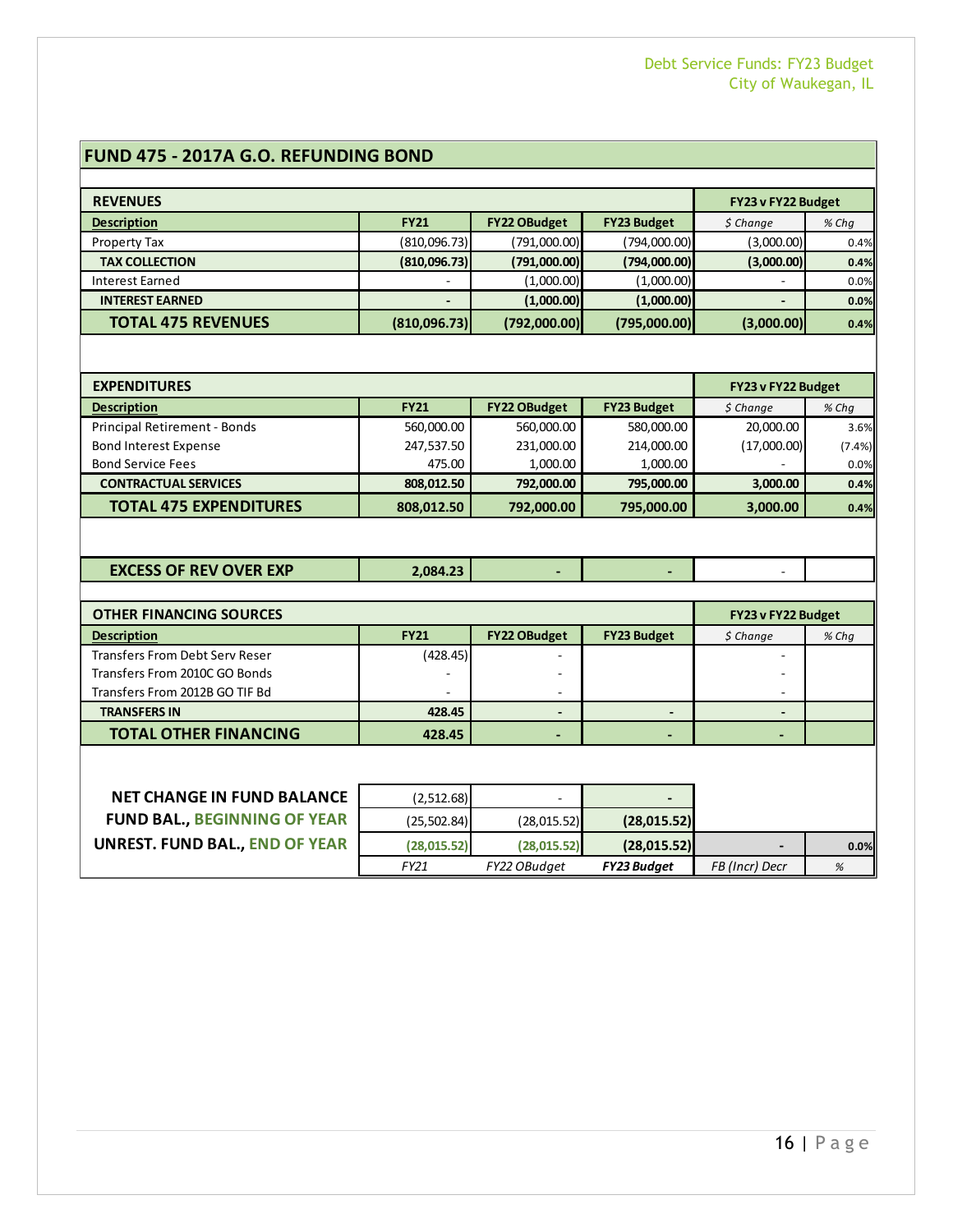#### **FUND 476 - 2017B G.O. REFUNDING BOND**

| <b>REVENUES</b>                       |                          |                          |                          | FY23 v FY22 Budget           |       |
|---------------------------------------|--------------------------|--------------------------|--------------------------|------------------------------|-------|
| <b>Description</b>                    | <b>FY21</b>              | FY22 OBudget             | FY23 Budget              | \$ Change                    | % Chq |
| Property Tax                          | ÷,                       |                          |                          |                              |       |
| <b>TAX COLLECTION</b>                 |                          |                          |                          |                              |       |
| <b>Interest Earned</b>                | (3,673.30)               | $\overline{\phantom{a}}$ |                          | $\frac{1}{2}$                |       |
| <b>INTEREST EARNED</b>                | (3,673.30)               | $\blacksquare$           | $\overline{\phantom{a}}$ | $\overline{\phantom{m}}$     |       |
| <b>TOTAL 476 REVENUES</b>             | (3,673.30)               | $\blacksquare$           | $\blacksquare$           | $\overline{\phantom{a}}$     |       |
|                                       |                          |                          |                          |                              |       |
| <b>EXPENDITURES</b>                   |                          |                          |                          | FY23 v FY22 Budget           |       |
| <b>Description</b>                    | <b>FY21</b>              | <b>FY22 OBudget</b>      | <b>FY23 Budget</b>       | \$ Change                    | % Chq |
| Principal Retirement - Bonds          | $\overline{\phantom{a}}$ |                          |                          | ÷.                           |       |
| <b>Bond Interest Expense</b>          |                          |                          |                          |                              |       |
| <b>Bond Service Fees</b>              | $\overline{a}$           |                          |                          | $\qquad \qquad \blacksquare$ |       |
| <b>CONTRACTUAL SERVICES</b>           | $\overline{\phantom{a}}$ | $\overline{\phantom{a}}$ | $\overline{\phantom{a}}$ | $\qquad \qquad \blacksquare$ |       |
| <b>TOTAL 476 EXPENDITURES</b>         | $\overline{\phantom{0}}$ |                          |                          | $\blacksquare$               |       |
|                                       |                          |                          |                          |                              |       |
| <b>EXCESS OF REV OVER EXP</b>         | 3,673.30                 |                          |                          |                              |       |
|                                       |                          |                          |                          |                              |       |
| <b>OTHER FINANCING SOURCES</b>        |                          |                          |                          | FY23 v FY22 Budget           |       |
| <b>Description</b>                    | <b>FY21</b>              | <b>FY22 OBudget</b>      | <b>FY23 Budget</b>       | \$ Change                    | % Chq |
| Transfers To Debt Serv Reser          | 1,455,073.38             |                          |                          |                              |       |
| Transfers to 2015 GO Sale Tx          |                          |                          |                          |                              |       |
| <b>TRANSFERS OUT</b>                  | (1,455,073.38)           | $\overline{\phantom{a}}$ | ٠                        | -                            |       |
| <b>TOTAL OTHER FINANCING</b>          | (1,455,073.38)           |                          |                          |                              |       |
|                                       |                          |                          |                          |                              |       |
| <b>NET CHANGE IN FUND BALANCE</b>     | 1,451,400.08             |                          |                          |                              |       |
|                                       |                          |                          |                          |                              |       |
| <b>FUND BAL., BEGINNING OF YEAR</b>   | (1,452,017.88)           | (617.80)                 | (617.80)                 |                              |       |
| <b>UNREST. FUND BAL., END OF YEAR</b> | (617.80)                 | (617.80)                 | (617.80)                 |                              | 0.0%  |
|                                       | FY21                     | FY22 OBudget             | FY23 Budget              | FB (Incr) Decr               | $\%$  |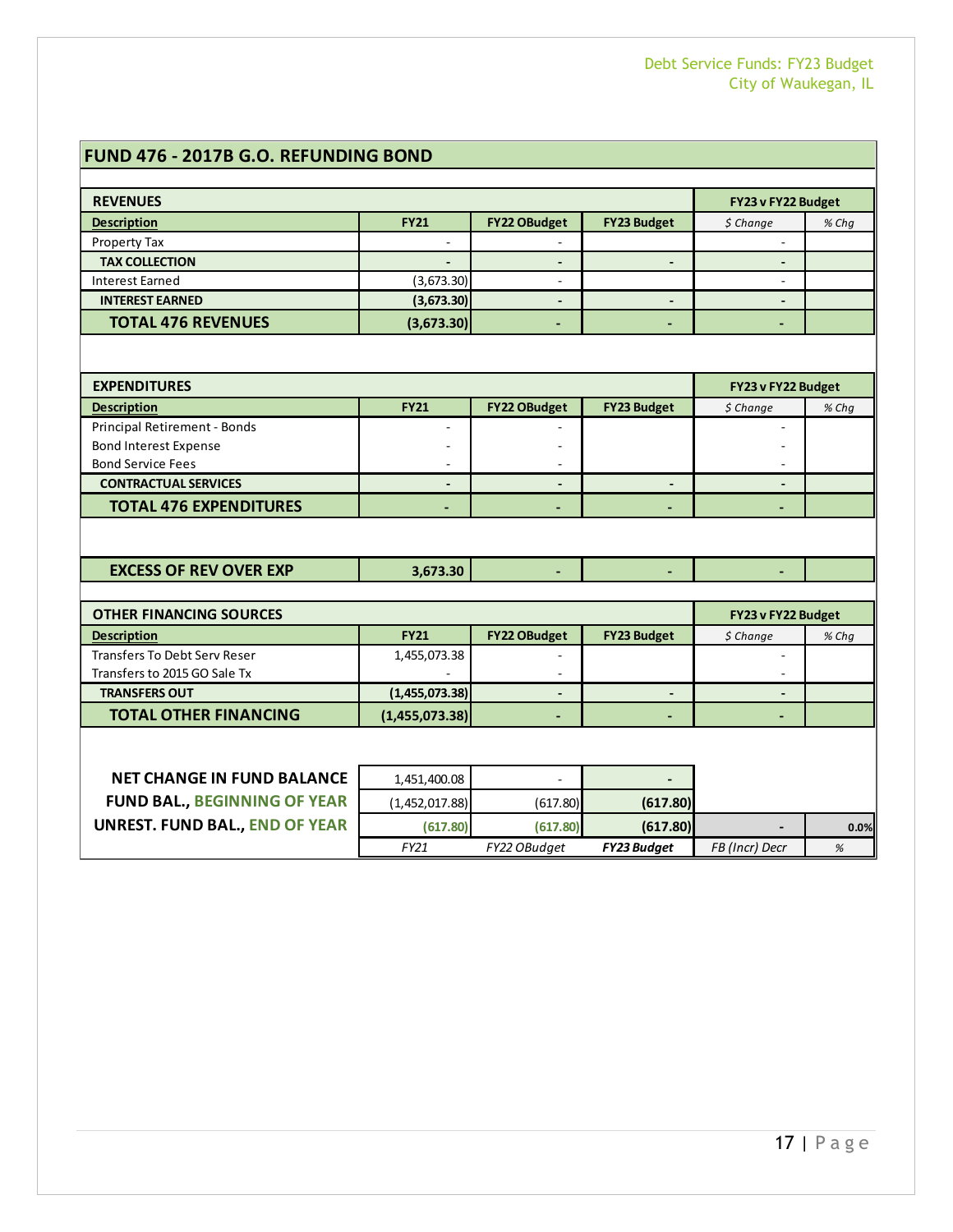#### **FUND 488 - SERIES 2005 SPECIAL ASSESSMENT BONDS**

| <b>REVENUES</b>                   |               |                          |                          | FY23 v FY22 Budget       |         |
|-----------------------------------|---------------|--------------------------|--------------------------|--------------------------|---------|
| <b>Description</b>                | <b>FY21</b>   | <b>FY22 OBudget</b>      | <b>FY23 Budget</b>       | \$ Change                | $%$ Chq |
| Special Assessment Revenue        | (226,976.54)  | (218,000.00)             | (218,000.00)             | -                        | 0.0%    |
| <b>SPECIAL ASSESSMENT REVENUE</b> | (226, 976.54) | (218,000.00)             | (218,000.00)             |                          | 0.0%    |
| Interest Earned                   | (95.04)       |                          |                          | ۰                        |         |
| <b>INTEREST EARNED</b>            | (95.04)       |                          | -                        | $\overline{\phantom{0}}$ |         |
| Miscellaneous Revenue             | (329.10)      |                          |                          | ۰                        |         |
| <b>MISCELLANEOUS REVEUNE</b>      | (329.10)      | $\overline{\phantom{0}}$ | $\overline{\phantom{0}}$ |                          |         |
| <b>TOTAL 488 REVENUES</b>         | (227, 400.68) | (218,000.00)             | (218,000.00)             |                          | 0.0%    |

| <b>EXPENDITURES</b>           |             |                     |                    | FY23 v FY22 Budget       |           |
|-------------------------------|-------------|---------------------|--------------------|--------------------------|-----------|
| <b>Description</b>            | <b>FY21</b> | <b>FY22 OBudget</b> | <b>FY23 Budget</b> | \$ Change                | $%$ Cha   |
| Principal Retirement - Bonds  | 116,000.00  | 124,000.00          | 132,000.00         | 8,000.00                 | 6.5%      |
| <b>Bond Interest Expense</b>  | 95,488.76   | 89,000.00           | 81,000.00          | (8,000.00)               | $(9.0\%)$ |
| <b>Bond Service Fees</b>      | 5,500.00    | 5,000.00            | 5,000.00           | $\overline{\phantom{a}}$ | 0.0%      |
| <b>CONTRACTUAL SERVICES</b>   | 216,988.76  | 218,000.00          | 218,000.00         | $\overline{\phantom{0}}$ | 0.0%      |
| <b>TOTAL 488 EXPENDITURES</b> | 216,988.76  | 218,000.00          | 218,000.00         | $\blacksquare$           | 0.0%      |

| <b>EXCESS OF REV OVER EXP</b> | 10.411.92 |  |  |
|-------------------------------|-----------|--|--|
|                               |           |  |  |

| <b>OTHER FINANCING SOURCES</b> |             |                     |                    |          | <b>FY23 v FY22 Budget</b> |  |
|--------------------------------|-------------|---------------------|--------------------|----------|---------------------------|--|
| <b>Description</b>             | <b>FY21</b> | <b>FY22 OBudget</b> | <b>FY23 Budget</b> | S Chanae | % Cha                     |  |
| <b>TOTAL OTHER FINANCING</b>   | -           |                     | -                  |          |                           |  |

| <b>NET CHANGE IN FUND BALANCE</b>   | (10, 411.92)  |               |                    |                |      |
|-------------------------------------|---------------|---------------|--------------------|----------------|------|
| <b>FUND BAL., BEGINNING OF YEAR</b> | (710, 398.80) | (720, 810.72) | (720, 810.72)      |                |      |
| UNREST. FUND BAL., END OF YEAR      | (720.810.72)  | (720.810.72)  | (720, 810.72)      |                | 0.0% |
|                                     | FY21          | FY22 OBudget  | <b>FY23 Budget</b> | FB (Incr) Decr | %    |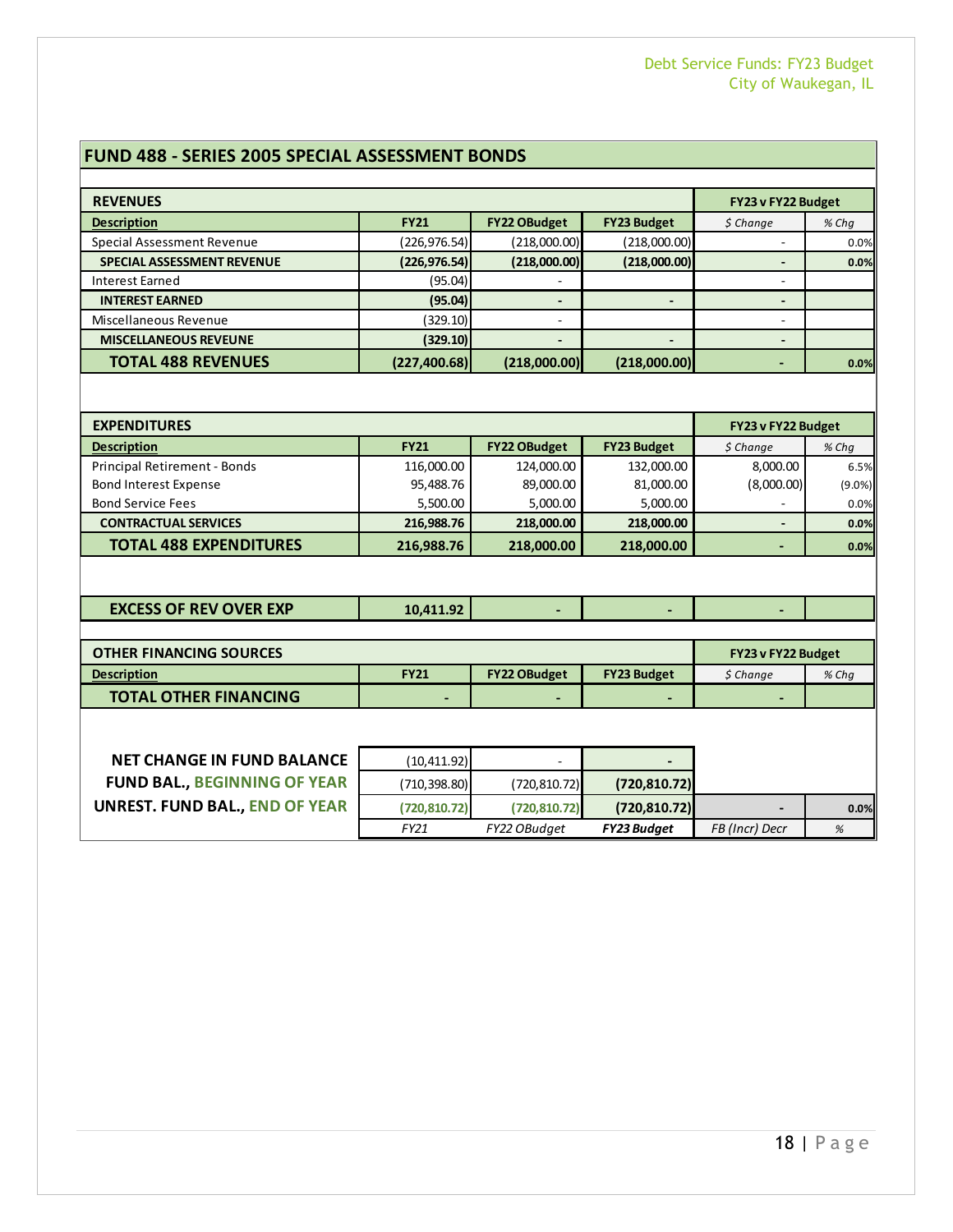#### **FUND 494 - 2012B G.O. TIF BOND**

| <b>REVENUES</b>           |               |                     |                    | FY23 v FY22 Budget |        |
|---------------------------|---------------|---------------------|--------------------|--------------------|--------|
| <b>Description</b>        | <b>FY21</b>   | <b>FY22 OBudget</b> | <b>FY23 Budget</b> | \$ Change          | % Chq  |
| Property Tax              | (302,224.77)  | (300,000.00)        | (297,900.00)       | 2,100.00           | (0.7%) |
| <b>TAX COLLECTION</b>     | (302, 224.77) | (300,000.00)        | (297,900.00)       | 2,100.00           | (0.7%) |
| Interest Earned           | ۰             | (1,000.00)          | (1,000.00)         | ۰                  | 0.0%   |
| <b>INTEREST EARNED</b>    |               | (1,000.00)          | (1,000.00)         |                    | 0.0%   |
| <b>TOTAL 494 REVENUES</b> | (302, 224.77) | (301,000.00)        | (298,900.00)       | 2,100.00           | (0.7%) |

| <b>EXPENDITURES</b>           |             |                     |                    | FY23 v FY22 Budget |         |
|-------------------------------|-------------|---------------------|--------------------|--------------------|---------|
| <b>Description</b>            | <b>FY21</b> | <b>FY22 OBudget</b> | <b>FY23 Budget</b> | \$ Change          | % Chq   |
| Principal Retirement - Bonds  | 265,000.00  | 275,000.00          | 285,000.00         | 10,000.00          | 3.6%    |
| <b>Bond Interest Expense</b>  | 36,270.00   | 25,000.00           | 12,900.00          | (12, 100.00)       | (48.4%) |
| <b>Bond Service Fees</b>      | 475.00      | 1,000.00            | 1,000.00           |                    | 0.0%    |
| <b>CONTRACTUAL SERVICES</b>   | 301,745.00  | 301,000.00          | 298,900.00         | (2,100.00)         | (0.7%)  |
| <b>TOTAL 494 EXPENDITURES</b> | 301,745.00  | 301,000.00          | 298,900.00         | (2,100.00)         | (0.7%)  |

| <b>EXCESS OF REV OVER EXP</b> | 479.77 I |  |  |  |
|-------------------------------|----------|--|--|--|
|-------------------------------|----------|--|--|--|

| <b>OTHER FINANCING SOURCES</b> |                          |                     |                    | FY23 v FY22 Budget |         |
|--------------------------------|--------------------------|---------------------|--------------------|--------------------|---------|
| <b>Description</b>             | <b>FY21</b>              | <b>FY22 OBudget</b> | <b>FY23 Budget</b> | \$ Change          | $%$ Chq |
| Transfer to 2012A G.O. Bonds   | $\overline{\phantom{a}}$ |                     |                    | -                  |         |
| <b>TRANSFERS OUT</b>           | $\overline{\phantom{0}}$ |                     |                    |                    |         |
| <b>TOTAL OTHER FINANCING</b>   | $\blacksquare$           |                     |                    |                    |         |

| <b>NET CHANGE IN FUND BALANCE</b>   | (479.77)      |               |                    |                |      |
|-------------------------------------|---------------|---------------|--------------------|----------------|------|
| <b>FUND BAL., BEGINNING OF YEAR</b> | (325, 180.22) | (325, 659.99) | (325, 659.99)      |                |      |
| UNREST. FUND BAL., END OF YEAR      | (325.659.99)  | (325.659.99)  | (325.659.99)       |                | 0.0% |
|                                     | FY21          | FY22 OBudget  | <b>FY23 Budget</b> | FB (Incr) Decr |      |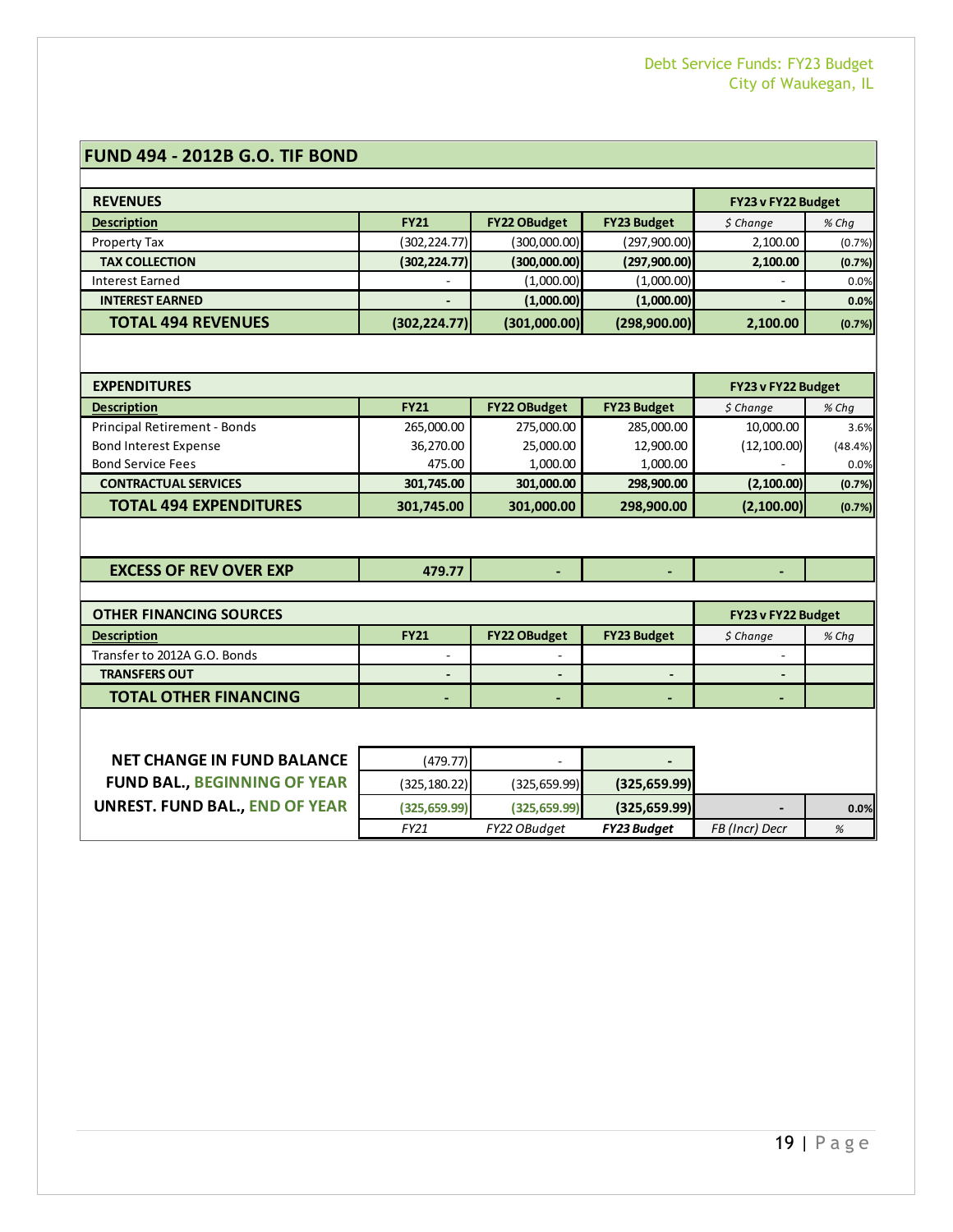#### **FUND 495 - 2015 G.O. SALES TAX BONDS**

| <b>REVENUES</b>                       |               |                     |                    | FY23 v FY22 Budget |                      |
|---------------------------------------|---------------|---------------------|--------------------|--------------------|----------------------|
| <b>Description</b>                    | <b>FY21</b>   | <b>FY22 OBudget</b> | <b>FY23 Budget</b> | \$ Change          | % Chq                |
| <b>TOTAL 495 REVENUES</b>             |               |                     |                    |                    |                      |
|                                       |               |                     |                    |                    |                      |
| <b>EXPENDITURES</b>                   |               |                     |                    | FY23 v FY22 Budget |                      |
| <b>Description</b>                    | <b>FY21</b>   | <b>FY22 OBudget</b> | <b>FY23 Budget</b> | \$ Change          | % Chq                |
| <b>Bond Interest Expense</b>          | 278,800.00    | 279,000.00          | 279,000.00         |                    | 0.0%                 |
| <b>Bond Service Fees</b>              | 1,475.00      | 1,000.00            | 1,000.00           |                    | 0.0%                 |
| <b>CONTRACTUAL SERVICES</b>           | 280,275.00    | 280,000.00          | 280,000.00         |                    | 0.0%                 |
| <b>TOTAL 495 EXPENDITURES</b>         | 280,275.00    | 280,000.00          | 280,000.00         |                    | 0.0%                 |
| <b>EXCESS OF REV OVER EXP</b>         |               |                     |                    | $\sim$             |                      |
|                                       | (280, 275.00) | (280,000.00)        | (280,000.00)       |                    |                      |
|                                       |               |                     |                    |                    |                      |
| <b>OTHER FINANCING SOURCES</b>        |               |                     |                    | FY23 v FY22 Budget |                      |
| <b>Description</b>                    | <b>FY21</b>   | <b>FY22 OBudget</b> | <b>FY23 Budget</b> | \$ Change          | % Chq                |
| Transfers From HR Sales Tx Inf        | (282,000.00)  | (280,000.00)        | (280,000.00)       |                    |                      |
| Transfers From 2017B Refund Bd        |               |                     |                    |                    |                      |
| Transfers From 2012B GO TIF Bd        |               |                     |                    |                    |                      |
| <b>TRANSFERS IN</b>                   | 282,000.00    | 280,000.00          | 280,000.00         |                    | 0.0%<br>0.0%<br>0.0% |
| <b>TOTAL OTHER FINANCING</b>          | 282,000.00    | 280.000.00          | 280.000.00         |                    | 0.0%                 |
|                                       |               |                     |                    |                    |                      |
|                                       |               |                     |                    |                    |                      |
| <b>NET CHANGE IN FUND BALANCE</b>     | (1,725.00)    |                     |                    |                    |                      |
| <b>FUND BAL., BEGINNING OF YEAR</b>   |               | (1,725.00)          | (1,725.00)         |                    |                      |
| <b>UNREST. FUND BAL., END OF YEAR</b> | (1,725.00)    | (1,725.00)          | (1,725.00)         |                    | 0.0%                 |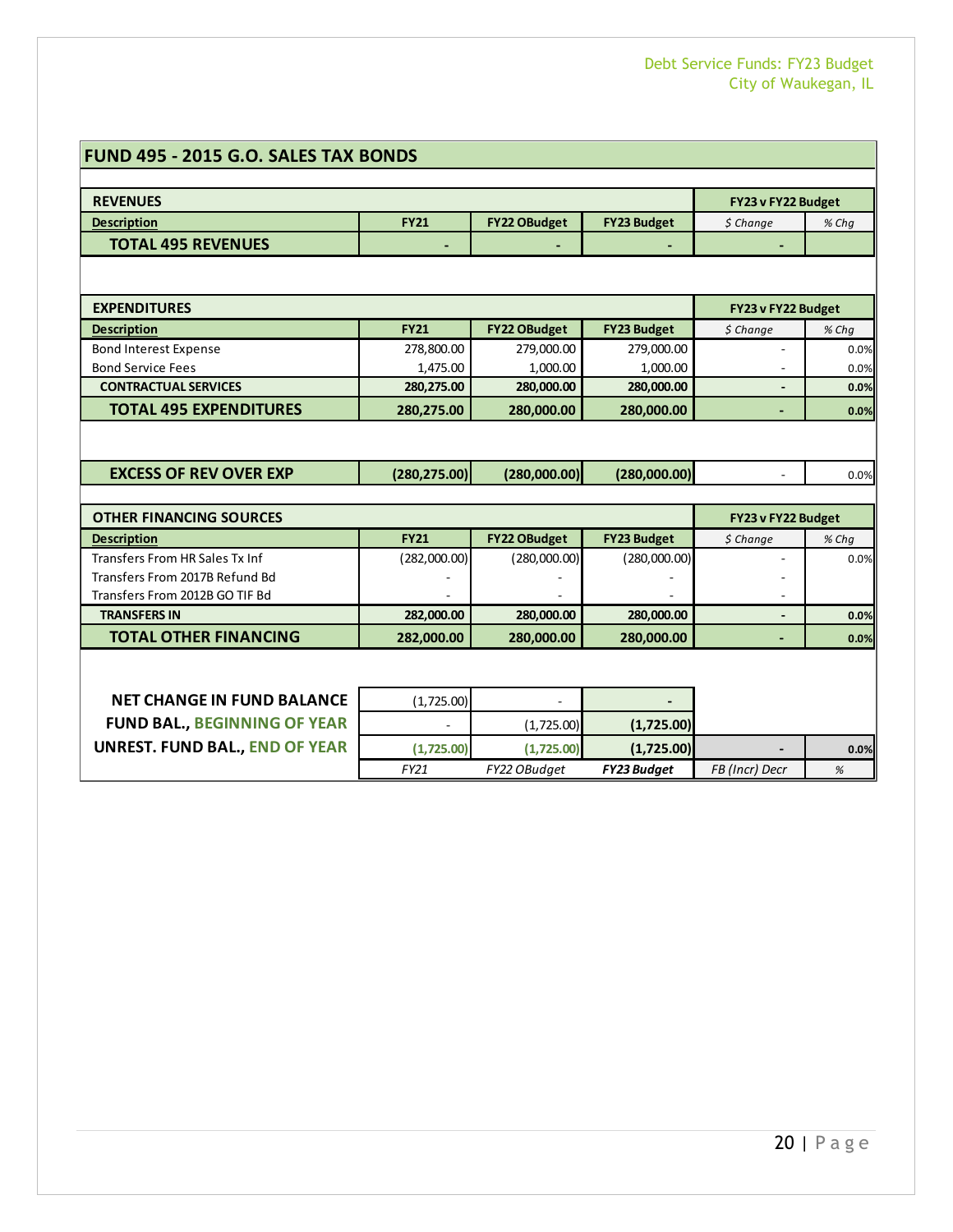#### **FUND 496 - 2015B REFUNDING BONDS**

| <b>REVENUES</b>           |                          |                     |                    | FY23 v FY22 Budget |         |
|---------------------------|--------------------------|---------------------|--------------------|--------------------|---------|
| <b>Description</b>        | <b>FY21</b>              | <b>FY22 OBudget</b> | <b>FY23 Budget</b> | \$ Change          | $%$ Chq |
| Property Tax              | (2,365,918.50)           | (2,356,000.00)      | (736,300.00)       | 1,619,700.00       | (68.7%) |
| <b>TAX COLLECTION</b>     | (2,365,918.50)           | (2,356,000.00)      | (736, 300.00)      | 1,619,700.00       | (68.7%) |
| Interest Earned           | $\overline{\phantom{a}}$ | (1,000.00)          | (1,000.00)         | -                  | 0.0%    |
| <b>INTEREST EARNED</b>    | $\overline{\phantom{a}}$ | (1,000.00)          | (1,000.00)         |                    | 0.0%    |
| <b>TOTAL 496 REVENUES</b> | (2,365,918.50)           | (2,357,000.00)      | (737, 300.00)      | 1,619,700.00       | (68.7%) |

| <b>EXPENDITURES</b>           | FY23 v FY22 Budget |                     |                    |                          |         |
|-------------------------------|--------------------|---------------------|--------------------|--------------------------|---------|
| <b>Description</b>            | <b>FY21</b>        | <b>FY22 OBudget</b> | <b>FY23 Budget</b> | \$ Change                | % Chq   |
| Principal Retirement - Bonds  | 2,180,000.00       | 2,240,000.00        | 690,000.00         | (1,550,000.00)           | (69.2%) |
| <b>Bond Interest Expense</b>  | 178,444.20         | 116,000.00          | 46,300.00          | (69,700.00)              | (60.1%) |
| <b>Bond Service Fees</b>      | 475.00             | 1,000.00            | 1,000.00           | $\overline{\phantom{a}}$ | 0.0%    |
| <b>CONTRACTUAL SERVICES</b>   | 2,358,919.20       | 2,357,000.00        | 737,300.00         | (1,619,700.00)           | (68.7%) |
| <b>TOTAL 496 EXPENDITURES</b> | 2,358,919.20       | 2,357,000.00        | 737,300.00         | (1,619,700.00)           | (68.7%) |

| <b>EXCESS OF REV OVER EXP</b> | 6.999.30 |  |  |  |
|-------------------------------|----------|--|--|--|
|-------------------------------|----------|--|--|--|

| <b>OTHER FINANCING SOURCES</b>        |              |                     |                    |            | FY23 v FY22 Budget |
|---------------------------------------|--------------|---------------------|--------------------|------------|--------------------|
| <b>Description</b>                    | <b>FY21</b>  | <b>FY22 OBudget</b> | <b>FY23 Budget</b> | $$$ Change | $%$ Chq            |
| <b>Transfers From Debt Serv Reser</b> | (67, 794.34) | -                   |                    | -          |                    |
| <b>TRANSFERS IN</b>                   | 67,794.34    |                     |                    |            |                    |
| <b>TOTAL OTHER FINANCING</b>          | 67,794.34    | . .                 | -                  |            |                    |

| <b>NET CHANGE IN FUND BALANCE</b>   | (74,793.64)  |              |                    |                |      |
|-------------------------------------|--------------|--------------|--------------------|----------------|------|
| <b>FUND BAL., BEGINNING OF YEAR</b> | (18,704.62)  | (93, 498.26) | (93, 498.26)       |                |      |
| UNREST. FUND BAL., END OF YEAR      | (93, 498.26) | (93, 498.26) | (93, 498.26)       |                | 0.0% |
|                                     | FY21         | FY22 OBudget | <b>FY23 Budget</b> | FB (Incr) Decr |      |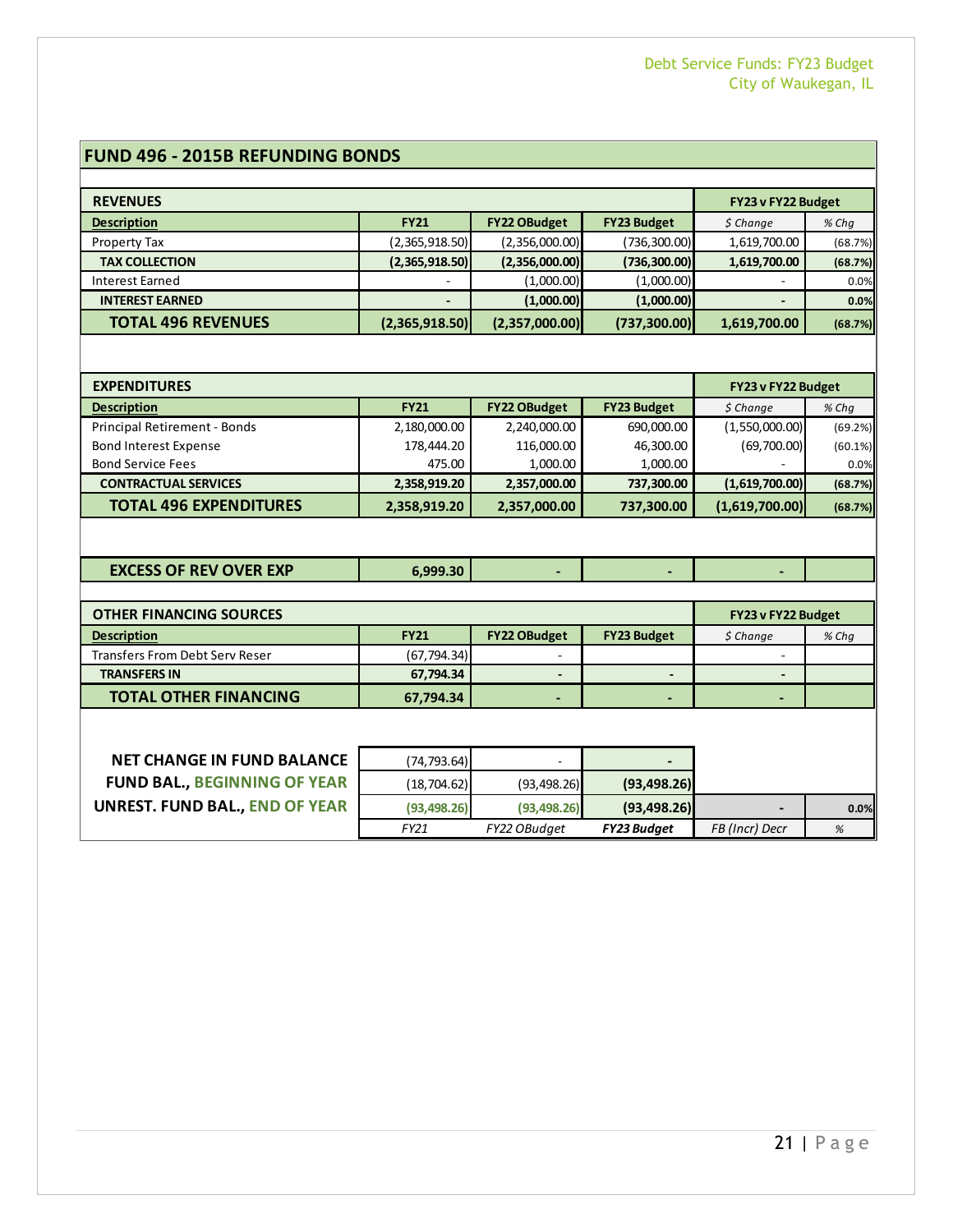#### **FUND 497 - 2016 G.O. SALES TAX BONDS**

| <b>REVENUES</b>                       | FY23 v FY22 Budget |                     |                    |                    |                      |
|---------------------------------------|--------------------|---------------------|--------------------|--------------------|----------------------|
| <b>Description</b>                    | <b>FY21</b>        | <b>FY22 OBudget</b> | <b>FY23 Budget</b> | \$ Change          | % Chq                |
| <b>TOTAL 497 REVENUES</b>             |                    |                     |                    |                    |                      |
|                                       |                    |                     |                    |                    |                      |
| <b>EXPENDITURES</b>                   | FY23 v FY22 Budget |                     |                    |                    |                      |
| <b>Description</b>                    | <b>FY21</b>        | <b>FY22 OBudget</b> | <b>FY23 Budget</b> | \$ Change          | % Cha                |
| Principal Retirement - Bonds          | 470,000.00         | 485,000.00          | 500,000.00         | 15,000.00          | 3.1%                 |
| <b>Bond Interest Expense</b>          | 200,100.00         | 186,000.00          | 171,500.00         | (14,500.00)        | (7.8%)               |
| <b>Bond Service Fees</b>              | 475.00             | 1.000.00            | 1.000.00           |                    | 0.0%                 |
| <b>CONTRACTUAL SERVICES</b>           | 670,575.00         | 672,000.00          | 672,500.00         | 500.00             | 0.1%                 |
|                                       |                    |                     |                    | 500.00             | 0.1%                 |
| <b>TOTAL 497 EXPENDITURES</b>         | 670,575.00         | 672.000.00          | 672,500.00         |                    |                      |
| <b>EXCESS OF REV OVER EXP</b>         | (670, 575.00)      | (672,000.00)        | (672,500.00)       | (500.00)           |                      |
| <b>OTHER FINANCING SOURCES</b>        |                    |                     |                    | FY23 v FY22 Budget |                      |
| <b>Description</b>                    | <b>FY21</b>        | <b>FY22 OBudget</b> | <b>FY23 Budget</b> | \$ Change          | % Chq                |
| Transfers From HR Sales Tx Inf        | (673,000.00)       | (672,000.00)        | (672, 500.00)      | (500.00)           |                      |
| <b>TRANSFERS IN</b>                   | 673,000.00         | 672,000.00          | 672,500.00         | 500.00             | 0.1%<br>0.1%<br>0.1% |
| <b>TOTAL OTHER FINANCING</b>          | 673,000.00         | 672,000.00          | 672,500.00         | 500.00             | 0.1%                 |
|                                       |                    |                     |                    |                    |                      |
| <b>NET CHANGE IN FUND BALANCE</b>     | (2,425.00)         |                     |                    |                    |                      |
| <b>FUND BAL., BEGINNING OF YEAR</b>   |                    | (2,425.00)          | (2,425.00)         |                    |                      |
| <b>UNREST. FUND BAL., END OF YEAR</b> | (2,425.00)         | (2,425.00)          | (2,425.00)         |                    | 0.0%                 |